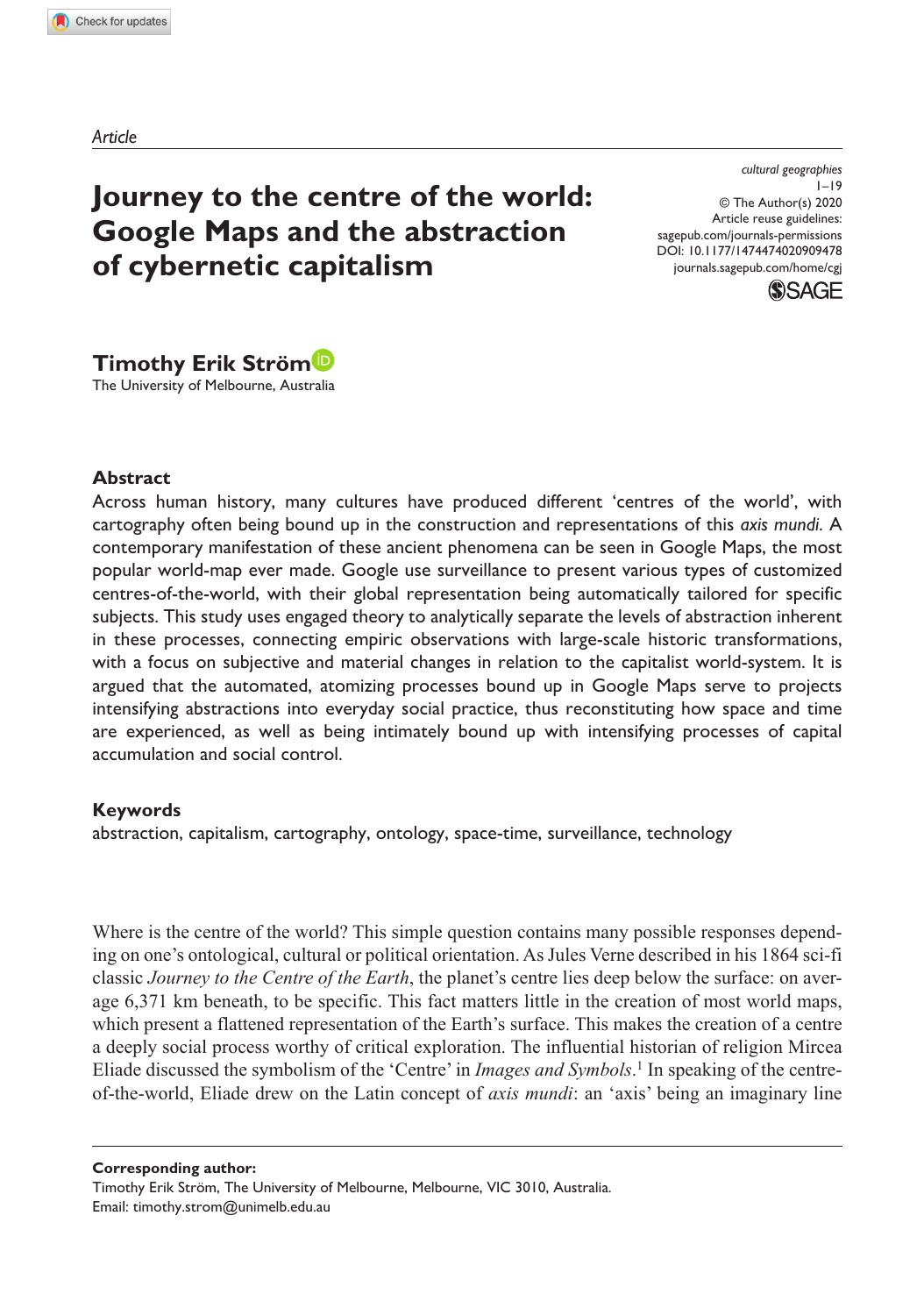around which an object revolves, and 'mundi' being the word for 'world'. An *axis mundi* is a place which acts as a symbolic 'centre-of-the-world', a metaphoric pillar that connects the Heavens and the Earth – however they are conceived – a place where it was imagined as possible to pierce through to another plane of existence. In one way or another, this concept has appeared in the philosophies, religions and belief systems of a very diverse array of societies.<sup>2</sup> This article uses the concept of *axis mundi* as a departure point to look at the centre construction in Google Maps, currently a powerfully dominant cartographic representation of the world.<sup>3</sup> Through this discussion, I am interested in exploring the abstraction of space-time under conditions of capitalism, particularly since its cybernetic reconstitution that began during the Second World War and intensified at a seemingly exponentially rate ever since.

As Henri Lefebvre famously noted, space is not a given, rather it is socially produced. Following from this, each social formation produces its own kind of spatiality, which includes physical space, as well as the ways of organizing and imagining it.<sup>4</sup> Building on this, space it is increasingly produced in ways that are more *abstract*, more drawn away from phenomenological grounding and more susceptible to the remote control and technological projections of power. These insights can be reworked to apply to temporality as well, for time can also be seen as socially produced with distinctly cultural ways of organizing and imagining it. Taken together, one may inquire into how the space-time of cybernetic capitalism is produced, and thus what kind of an ontological world is reconstituted in Google Maps dominant representation. This is important, for these drawn-away practices have long been intimately bound up with capitalism 'quest for power by means of abstraction', to use Lewis Mumford's words.<sup>5</sup> Following this, I am here interested in critiquing Google Maps as a compelling example of abstraction in service of cybernetic capitalism.

As I have noted elsewhere, 'production' and 'abstraction' are intimately connected.6 This line of argument draws on generations of critical theorizing associated with Arena, a Melbourne-based publishing cooperative founded in 1963 and has been independently publishing radical material and critical theory ever since.<sup>7</sup> Geoff Sharp, one of the journal's founders, conceived of abstraction as a material process, a lived social relation with the world.<sup>8</sup> Taking this core thesis – sometimes called the 'levels of abstraction' argument – and its connection to capitalism's long-term effects, one can rework Lefebvre, seeing space-time as being both socially produced and socially abstracted. Space is simultaneously *produced* (from the Latin, 'brought forth') and *abstracted* (from the Latin, 'drawn away'), with many contradictions bleeding from this tearing movement that has long characterized the intensifications and reorganizations of capitalst modernity. So, to go about this analysis of the social production and abstraction of space-time, I have used an integrated theoretical framework, that builds on Arena's collaborative effort, called 'engaged theory', which I have combined with emergent theories of cybernetic capitalism and a geographic sensibility.<sup>9</sup>

As capitalist modernity began in the 'Long 16th Century', the forces of the state began working in concert with scientific practices and the dynamics of capital to produce and abstract a newly dominant ontological conception of space-time: empty space and empty time.<sup>10</sup> Here, at one level, time/space was emptied of its cosmological infusions, and refilled with the sense of human agency. To note immediately, these ontological formations became dominant because they *dominate*, social power is crucial to the process. This domination should not be interpreted as meaning that newer spatial systems simply replaced the old. Meanings and practices are more complex and interwoven than this, the overlaid can haunt the overlayer in complex and contradictory ways, yet nevertheless, a multidimensional historic intensification of abstraction is visible on a large scale.<sup>11</sup> The dominant layer is contested, complimented and contradicted by emergent, residual and archaic layers, to use Raymond Williams' scheme.12 This layered conceptual approach goes against the grain of the popular flattening of being into a one-dimensional 'flat ontology', as much of the 'new materialisms' would have it.<sup>13</sup> While very sympathetic to the critical rethinking of fracturing dualism,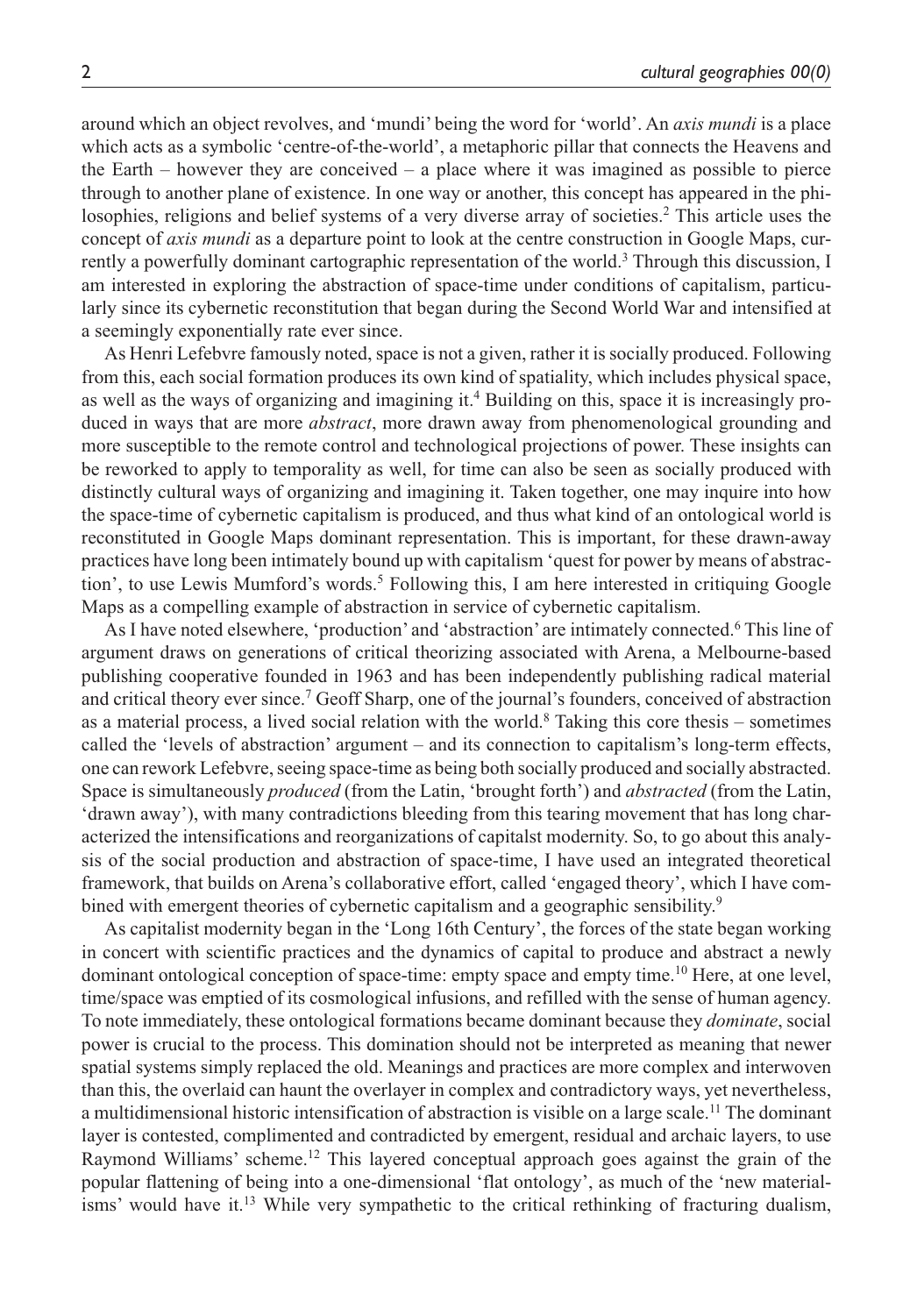questioning assumptions behind agency – particularly with respects to ecological and technological issues – the approach advanced here is sceptical of dissolving actually existing complexity into a single dimension. Rather, this critique builds its argument on another tradition of materialism which seeks to critique the abstractions of capitalist modernity.<sup>14</sup>

To make a point of comparison within geographic debates, in 'Rethinking Maps', Kitchen and Dodge sought to 'de-ontologize' cartography, describing maps as having 'no ontological security' and instead being 'off-the-moment; transitory, fleeting, contingent, relational and context dependent'.15 While on-board with their critique of cartography as technically abstracting, as well as their emphasis on the procedural nature of cartography rooted in social practice, I am critical of their easy dismissal of ontology through a simple postmodernist flattening. Rather, this essay suggests that ontologies exist in complex, co-existing layers that can conflict or contradict with one another. Engaged theory and the levels of abstraction argument allow for an *analytic* separation between different layers of the social. This is important, for conflict over differing ontologies are key sites of power struggles. Think of the imperial surveyor carving up space, the colonist trying to regiment 'the natives' out of their apparently 'lazy' temporality. In both cases, complex indigenous ways of being in time and space come into conflict with a dominating modern social formation which violently overlays; it does not necessarily fully replace the older ways.<sup>16</sup>

To provide another point of comparison, in their work on Google Earth Kingsbury and Jones noted the optimist/pessimist binary appearing in critiques of contemporary maps – with the former celebrating their playful, democratic potentialities, and the latter lamenting their totalizing, controlling order.<sup>17</sup> Their influential approach sought to get beyond this thorough dialectically pairing 'Apollonian' control-projection and order-making with a 'Dionysian' emphasis on uncertainty, confusion and intoxication, with their work concentrating on the more neglected latter. However, their exploration lacked any ability to differentiate between levels of abstraction and hence it rapidly loses touch with the world of subjective material practice. For instance, the authors repeatedly and unproblematically compare walking through a street to observing a reproduction of said street on a monitor, without pausing to consider the qualitative differences between them in terms of technological reproduction, embodiment and abstraction.18 Phenomenologically, these are completely different embodied practices: physically moving one's body down street whist immersed in space is very different from sitting before a networked computing-machine, yet their one-dimensional method flattens the manifest differences between 'strolling' and 'scrolling'. Rather, the approach advanced here is attentive to the importance of embodied material practices – be it feet treading pavement or fingers pressing buttons – and how it relates to more concrete or abstract social formations and technological reproduction.<sup>19</sup>

As the social-material transformations discussed in this article intensify, people are increasingly engaging with the world through disembodied abstractions mediated by vast and thoroughly commodified techno-scientific apparatuses and this reconstitutes social practices. This is intimately bound up with transformations in ontological ways of being-in-the-world and questions of power, hence to interpret and analyse such phenomena requires methods that can attempt to deal with these complexities and tease out their contradictions. To flesh out these theoretical points, it may be helpful to foreshadow the discussion of cybernetic maps with a longer historical and cross-cultural discussion as to how various social formations ontologies of space have been constituted through the constructions of 'centres'.

## **World-historic context**

Historically, many natural formations have fulfilled the role of an *axis mundi* in different traditional and customary societies. Consider Mount Meru, the most holy mountain in Hindu, Jain and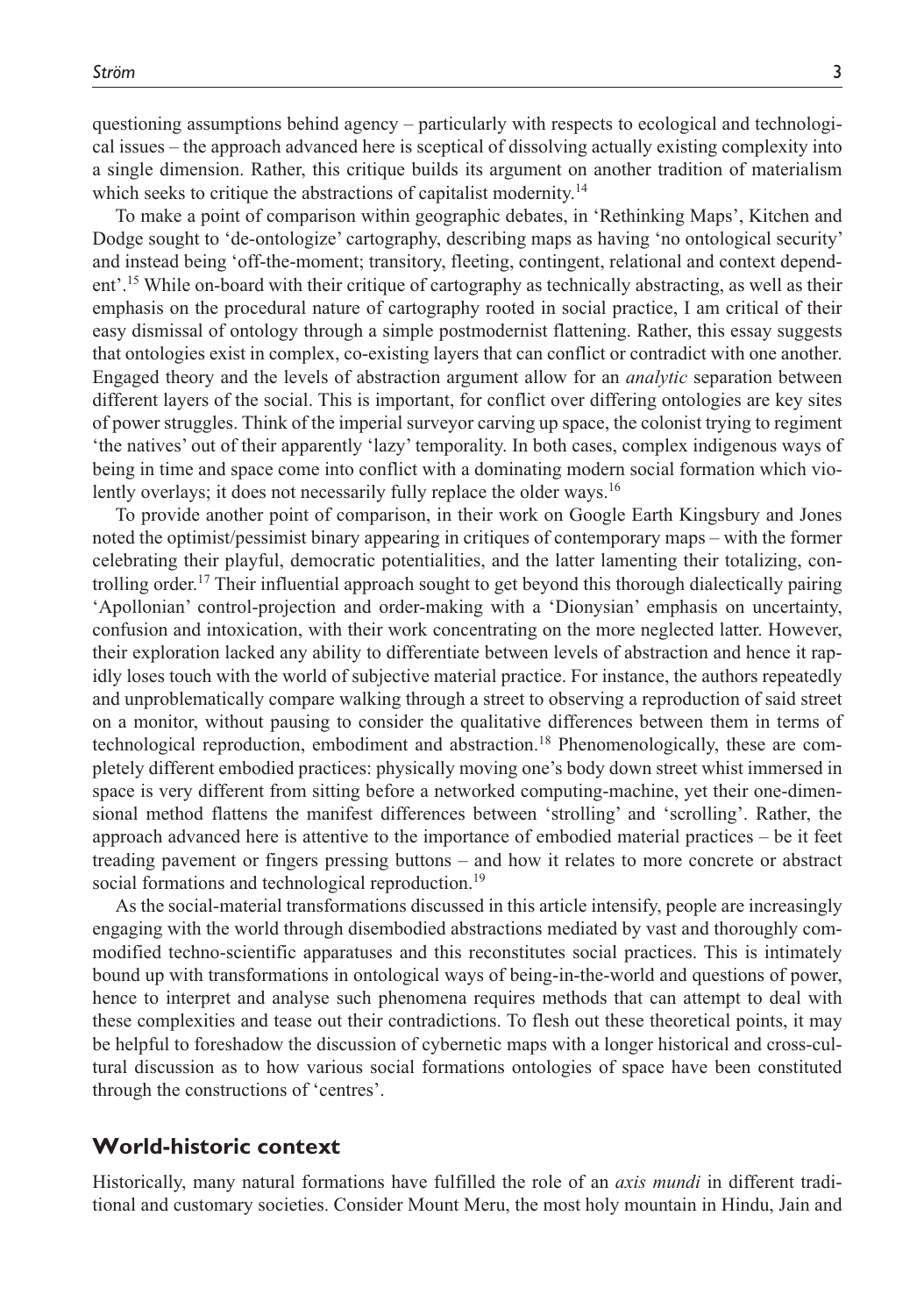Buddhist cosmologies. Meru was being imagined as rising somewhere in the Himalayas and extending upwards for 1 million kilometres. It was thought to be the literal centre of all physical and metaphysical universes, with the Sun and planets revolving around its holy peak. Sometimes an *axis mundi* can be a specific urban formation, such as Delphi in Ancient Greece. This small mountainous city was broadly considered the spiritual centre of the Hellenic sphere. Within Delphi stood the 'Omphalos', a beautiful marble monument that marked the 'navel' of the world. Likewise, Mecca is a key spiritual centre of the Islamic sphere, and more specifically the al-Ka'aba, the cuboid building at the centre of Islam's most sacred mosque. Muslims traditionally must pray in the *Qibla –* the direction of the Ka'aba from wherever they are in the world – an act which symbolizes the unity of the *Ummah*, the supranational community of believers under the Law of God (more on this below).

Practicing in such societies, mapmakers are conferred the ability to choose where to place the centre-of-the-world, with this choice often coinciding with the *axis mundi*. For example, medieval Christian world maps placed Jerusalem at the centre, with the city functioning as a holy anchor that connecting the world with the cosmological order. One of the most iconic of the surviving medieval maps is the 13th century *Hereford Mappa Mundi*. Drawn onto the skin of a flayed animal, this map attempted to synthesize the entire Christian world-view, complete with an eschatological trajectory towards the Final Judgement. More based on theology than geography, this spatial representation is centred on Jerusalem, in Jerry Brotton's words, 'like a giant theological cog'.<sup>20</sup> Pivoting on this holy *axis mundi*, the Christian world-picture is oriented with east-as-up: the archipelago we now know as the British Isles is in the bottom left corner, and an enlarged island now called Sri Lanka is in the top right corner. The whole world is all presided over by the bearded God who sits on a throne atop of the map; the absolute head of the Great Chain of Being.21 These maps make sense within traditional ontological frames, they are decidedly not modern and make on claims to represent the world objectively through scientific techniques. They make sense through connection to systems of meaning-making and social practice centred on cosmological questions. Christian *Mappa Mundi* specifically sought to grant a certain kind of ontological security by condensing a whole world order into an image – analysing them through postmodern sensibility misses how they function in social practice. Of course, the ontological security offered by such maps was later undermined by the rise of capitalist modernity – which sought to create another more abstract kind of ontological security.

Importantly, a modern *axis mundi* can also be secular. Eliade noted, 'to the degree that the ancient holy places, temples or altars, lose their religions efficacy, people discover and apply other geomantic, architectural or iconographic formulas which, in the end, sometimes astonishing enough, represent the same symbolism of the "Centre"'.<sup>22</sup> This secularized dynamic of centremaking occurred frequently after the rise of capitalist modernity and the scientific practices that empowered it. One enduring example of this was seen after Britain became the dominant hegemon in the capitalist world system. Despite occupying a small archipelago at the fringe of Eurasia, Britain imagined itself as the *axis mundi* by placing the Prime Meridian, the origin of time, through its Royal Observatory at Greenwich, London in 1721. This centre-of-the-world was a place of abstract intellectual inquiry in the service of empire, symbolic of the increasingly important role that the sciences played in the expansion of imperial control. After a century and a half of imperial expansion, this imaginary line was established as a global standard at the 1884 at the International Meridian Conference held in Washington, attended by representatives from 26 nations. Of these, only Japan and Turkey were represented from Asia, and only Liberia from Africa. Despite the protests of the French, London's Greenwich Observatory was selected to be the 'Seat of Time'. This decision was officially justified because many authoritative navigational aids, such as tide timetables, had long been published using the Greenwich Prime Meridian.<sup>23</sup> That the British Empire was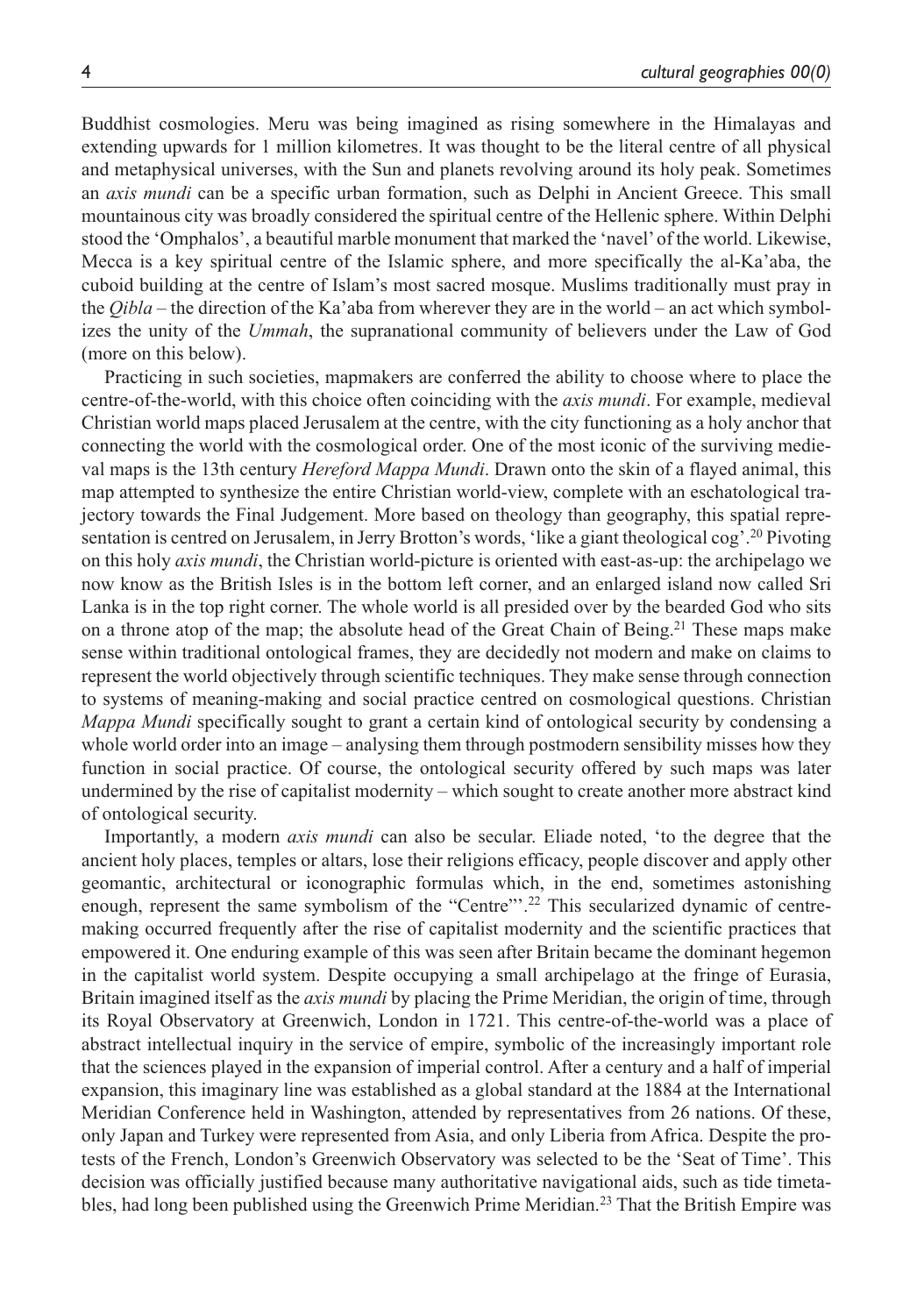the most powerful commercial and military force in the world at the time was likely taken into consideration as well. This move helped to naturalize the world-picture, rooting it into the fabric of global spatial representations.

This is curious, for the modern ontology of space had its origins in Ptolemaic systems, but remained emergent until its rise to dominance with the coming of capitalist modernity and its colonial projections. Over those centuries, this more constitutively abstract order unevenly overlaid the residual traditional ontologies of space in its rise to dominating dominance. Then, since the Second World War, the modern mode is likewise being unevenly overlaid by cybernetic reconstitutions, with this emergent layer being instated on a far higher level of abstraction. For instance, the modern Greenwich Mean Time has been extended beyond the Earth's surface, being transformed into 'Universal Time', or UT1, which is calculated through observations of distant quasars light years away, hence showcasing the supreme abstractions of the techno-scientific order.<sup>24</sup> This article shall fleetingly describe this qualitatively step into abstraction that has come with the cybernetic reconstitution of capitalism.

# **On Google and their maps**

Today, a compelling case can be made that Google Maps is the most popular and wide-reaching map of all time, and hence playing an important role in the ongoing reproduction, negotiation and naturalization of particular world-picture. Google are a hegemonic company within the hegemonic social formation that I call 'cybernetic capitalism'. The concept of cybernetics emerged from the military-industrial complex laboratories of the Second World War, with the word's coiner, Norbert Wiener bringing it to the highest level of synthesis in the title of his book, *Cybernetics: Or Control and Communication in the Animal and the Machine*. 25 The four terms from Wiener's formulation – control, communication, humanity and technology – can be made into a thematic lens through which to critically approach contemporary capitalism as a world-historic system. In this way, it comes from the intensifying interaction between disembodied communication, capitalist production, techno-scientific inquiry and military-industrial power. I use the concept of cybernetic capitalism as an analytical category which can be imagined as a kind of abstract layer that is spread unevenly across the capitalist world-system, a layer that bleeds through and reconstitutes patterns of social practice, bringing new abstractions to bear on the production of subjectivity and materiality.<sup>26</sup> For the purposes of this article, a key component of this conception to focus on is how cybernetic feedback loops enable surveillance data to be extracted from people and drawn away into the realm of networked computing machines, only to be fed back into social practice at a more abstract level, hence reconstituting how we be and act in the world. Moving forward to the early 21st century, cybernetic capitalism has expanded both intensively and extensively, reorganizing and abstracting social practices unevenly around the world, with the forces of control and communication more integrated than ever. One of the most visible manifestations of this world-historic change can be grasped by looking at the tremendous power of the tech-titans, the 'human face' stapled onto the inhuman apparatus of cybernetic capitalism. A brief quantitative measure of this power can be seen by looking at market capitalization. As of October 2019, Alphabet Inc., Google's holding company, had a market capitalization of US\$863 billion. To put this into some perspective, this figure is more than the majority of the International Monetary Fund's (IMF) 2019 estimates of the gross domestic product of nation-states, sitting at number 19 above Saudi Arabia. According to *Forbes Magazine*, in October 2019, 7 of the top 10 corporations by market capitalization are cybernetic tech-titans, namely, Apple, Microsoft, Amazon, Alphabet Inc., Facebook, Alibaba and Tencent. Their combined market capitalization is US\$5,151 billion, which if put into the IMF's table would sit in the number four slot, narrowly below Japan and considerably above Germany.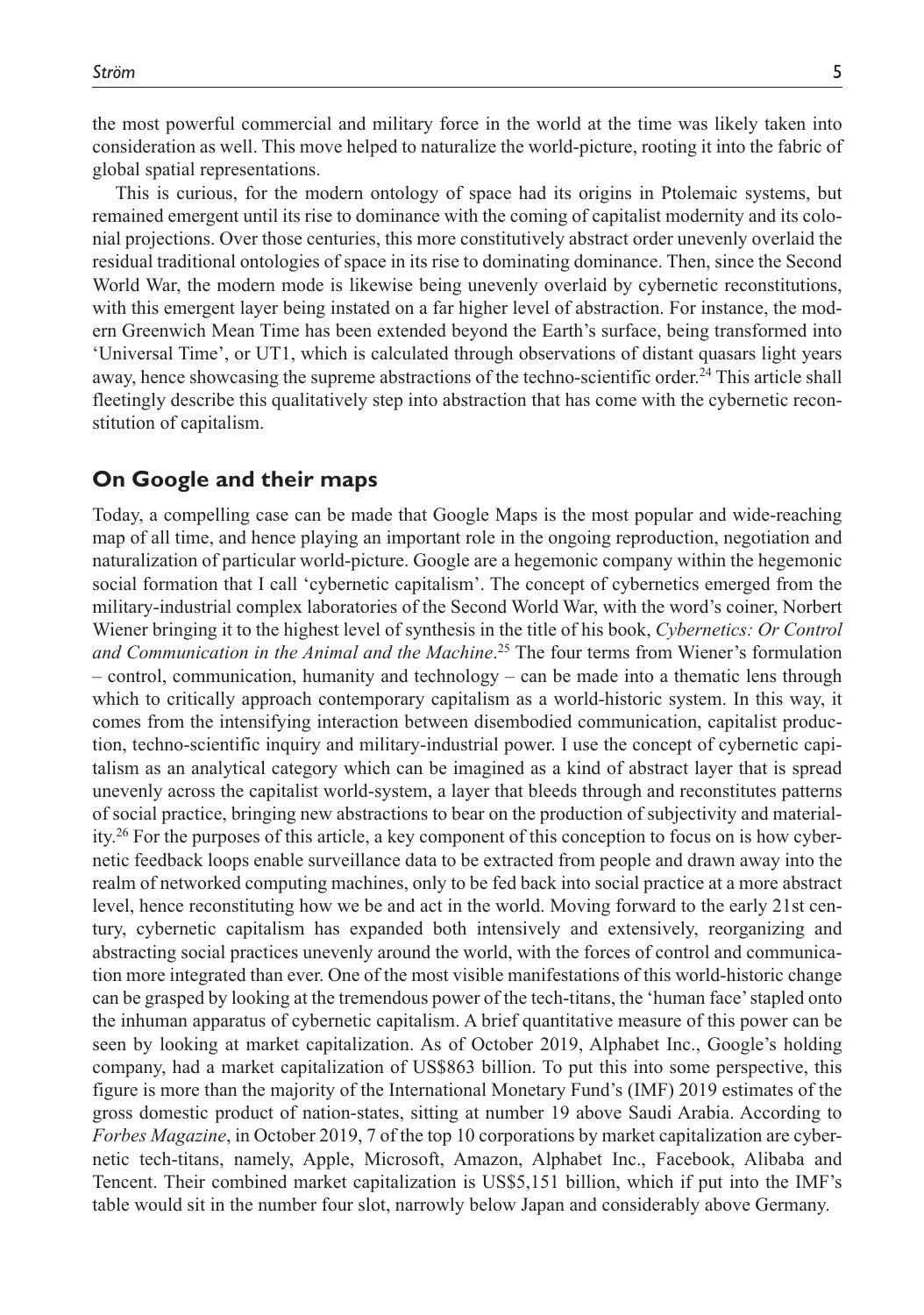Drawing power from this social formation, Google Maps has a monopolistic grip on contemporary popular cartography. This is not to suggest a strawman absolute monopoly, but rather a structural domination that comes from actual-existing monopoly power.27 This is propelled by Google's position as the world's number one search-engine, controlling around 90 per cent of the global search market, as well as its default status on Android operating system. This Alphabet-owned system captures around 86 per cent of smartphones globally – far more than its nearest competitor Apple, let alone alternatives such as OpenStreetMaps.org, or other more radical experiments. Back in 2012, when Apple launched its own maps as a direct challenge to Google's cartographic hegemony, the later responded with an uncharacteristic announcement from a Vice President: 'More than a billion people use Google Maps each month to find their way around town and around the world'.28 If, according to Google, more than 1 billion people used Google Maps each month in 2012, then 6 years later in 2018 – where the global population of people using the Internet has grown from 2.5 billion to well over  $3.5$  billion – it seems likely that there are now significantly more people using their map. This is difficult to confirm because, according to *Search Engine Land*, Google is 'notorious' for not sharing such figures publicly, thus making estimates a complicated guessing game.<sup>29</sup> Not getting caught up in this frequently sycophantic game, I will stick with a purposefully vague estimate by suggesting that around 2 billion people regularly use Google Maps. The sheer scale of this number is tremendous, never before has a single map had such a vast and diverse audience. This dominance gives Google Maps the ability to function as a kind of abstract infrastructure, with many other geospatial web services running through its Application Program Interface (API) and other 'participatory' aspects, which lead to intensifying enclosures and more monopoly power.30 Certainly, critically studying Google Maps can tell us a lot about the production and abstraction of space in the early 21st century.

# **The infinite axes of Google Maps**

As the dominant cartographic image of the world, one may ask, where is Google Maps' *axis mundi*, and hence, where is the dominant *axis mundi* of cybernetic capitalism? Unlike paper maps, which must fix a centre for printing, Google's digitized map has the flexibility to change it depending on feedback from the apparatus' surveillance-engines. My inquiry has revealed at least four different sets of axes that Google Maps can centre on, with these defaults being discoverable by directing a browser to '<www.google.com/maps/>', and noting what loads up in the window, and what is added to this URL. If the tech-titan has comparatively little surveillance data accumulated about a person, then its map may open by displaying the Google Maps' default *axis mundi*, whereupon '@37.0625,- 95.677068,4z' is added to the URL. This string of numbers represents 'decimal degrees', a Geographic Information System (GIS) translation of latitude and longitude co-ordinates. The '4z' tacked onto the end represents the level of zoom. Figure 1 is a reproduction of a Google Maps artefact depicting its default *axis mundi*. 31

To anyone familiar with the visual language of modern political maps, Figure 1 is instantly recognizable as the United States and some adjacent countries. In this, Google are following the time honoured practice of placing their own culture at the centre-of-the-world. From the ancient inhabitants of the Nile Valley to the contemporary inhabitants of Silicon Valley, map-making cultures have often displayed various degrees and forms of ethnocentrism in their depictions of the world.32 Today, this centring must be understood as entangled with the United States' somewhat faltering hegemony, with Google projecting a contradictory vision that is simultaneously national and global. It is an image of globalization that shows the enduring importance of the national frame and the tensions between the United States as a nation and as an empire.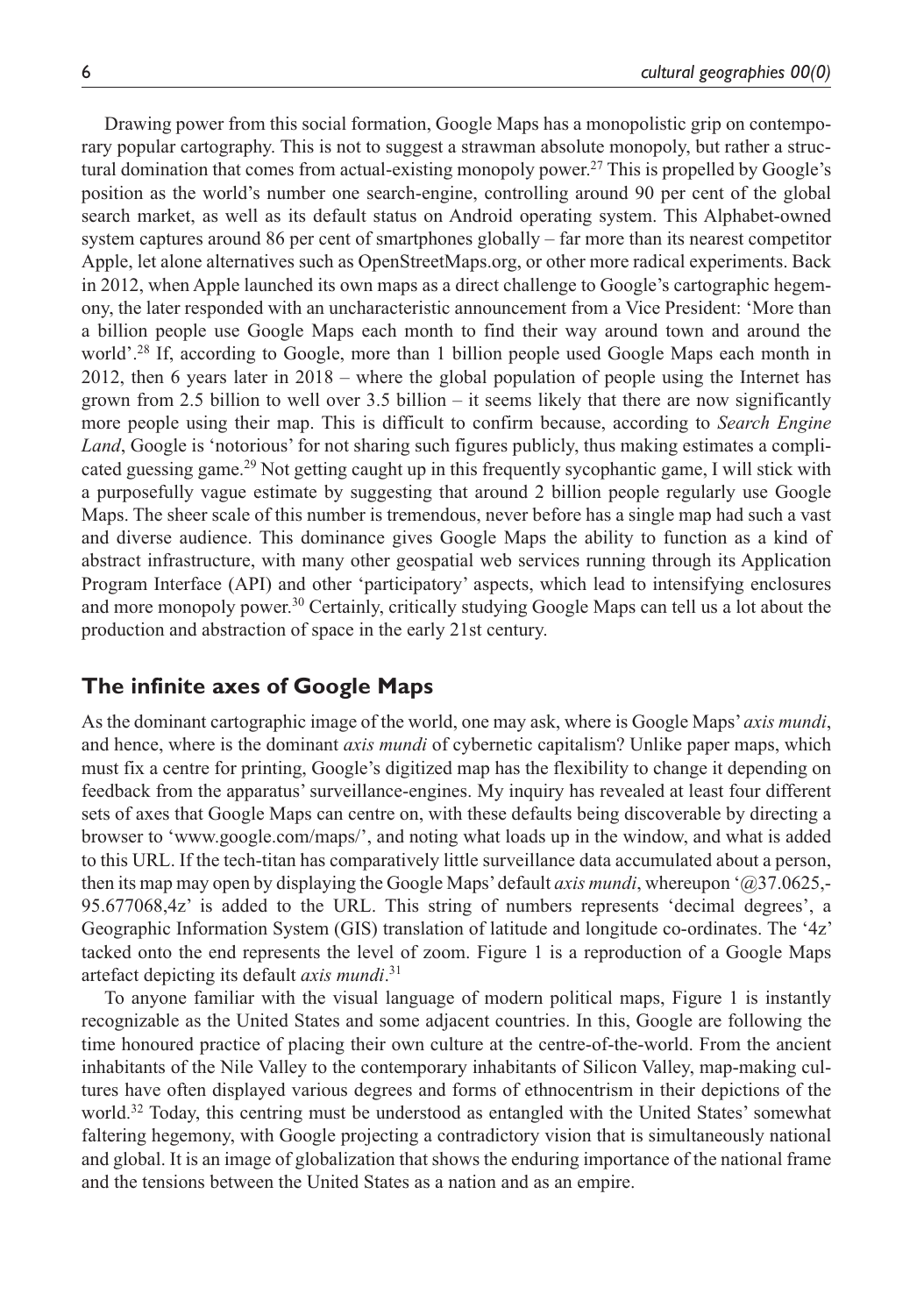

**Figure 1.** Google Maps' default centre-of-the-world as captured on the 25 June 2018. See: [www.google.](www.google.com/maps/@37.0625,-95.677068,4z) [com/maps/@](www.google.com/maps/@37.0625,-95.677068,4z)37.0625,-95.677068,4z

The map in Figure 1 fits squarely into the tradition of political cartography. It focuses on territory, boundaries and a highly uneven spread of major cities. Other common features draw from political mapping include its north-is-up orientation and the use of the General Perspective projection, a projection described by Ptolemy in the oldest known articulation of a modern ontology of space.<sup>33</sup> The landscape is abstracted to a few mottled colours across a flat plane. The perspective that modern maps offer can promote a disinterested rationality, a drawn-away contemplation of the globe's surface, as projected as a neat, minimalistic 2D image. Using the empiricist claim to objective knowledge that has motivated much modern map-making, the image creates a gaze which, in Denis Cosgrove's words:

pulls diverse life on earth into a vision of unity, [and which] is individualized, a divine and mastering view from a single perspective. That view is at once empowering and visionary [. . . The gaze] seizes divine authority for itself, radiating power across the global surface from a sacred center, locating and projecting human authority imperially toward the ends of the earth.<sup>34</sup>

From this, one may ask, what is Google Maps' 'sacred centre'? From their default global centre, it is possible to travel down the *axis mundi*, descending into details through the map's zoom function. Zooming in on the base of Google Maps' *axis mundi* reveals an empty field just north of Coffeyville Country Club, Kansas. This less-than-monumental centre-of-the-world has no omphalos to mark the navel, no ziggurat or epic natural formation. Rather Google Map's centre is blank, nothing but a uniform and indifferent shade of grey. Switching to 'satellite mode' reveals Google's *axis mundi* to be a pixelated paddock.<sup>35</sup> Curiously, this default centre-of-the-world is different in Google Earth, where it centres on an apartment building in Lawrence, Kansas: a building in which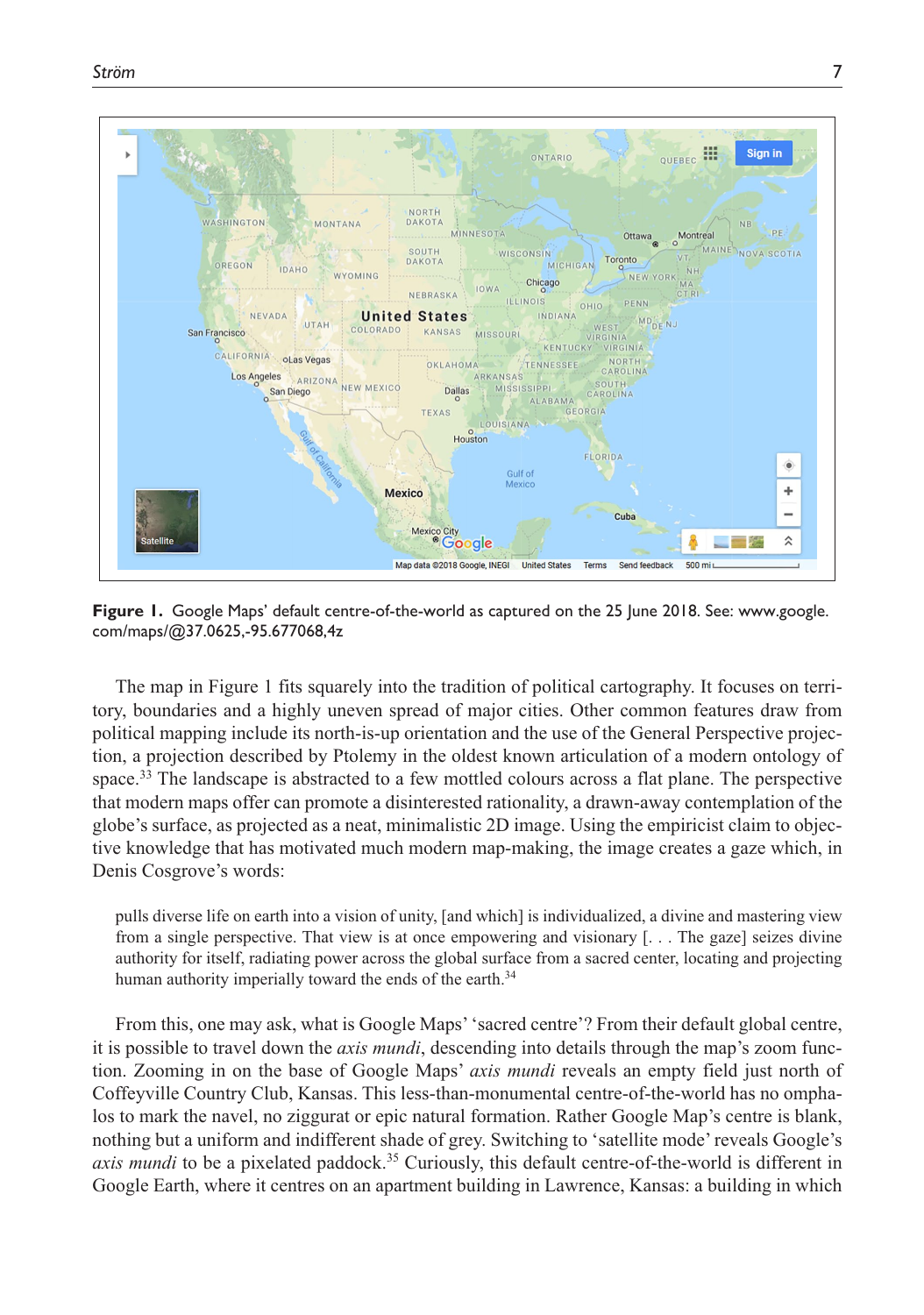Brian McClendon lived while attending university. After graduating, McClendon founded the mapping start-up Keyhole, taking Central Intelligence Agency (CIA) venture capital funds and military contracts, before selling it to Google in 2004 and overseeing their mapping projects for a decade. In this way, the idiosyncratic biography of an engineer is woven into the abstracted fabric of the cybernetic map. This is an aspect of the light-hearted, nerdy humour that the self-styled 'playful' company sometimes exhibits. This is part of a contradiction that exists within many techtitans who are simultaneously engaged in some very serious activity – profit maximization, struggling for monopoly, profiting from the military-industrial complex, and so on – while also engaging in playful performances, as can be seen in Google's numerous 'Easter Eggs', April Fools' Day pranks and other geeky tropes.36 The default *axis mundi* is not Google Maps only option, indeed it is increasingly difficult to find the default centre-of-the-world. In mid-2018, I could access Google Maps from IP address around the world, thanks to virtual private networks (VPNs), and see this *axis mundi* unevenly appearing as the default core. Re-attempting this observation in mid-2019, I could not find the global default, probably as a result of shifting internal policy within Google. This issue is symptomatic of the constant changes in cybernetic maps, which when combined with black-boxed technology, bureaucratic degree behind closed corporate doors and personalization dynamics, all serve to present methodological issues to researchers. It is apparent that corporation is increasingly using their powerful surveillance-engines to determine where someone is accessing their map from and presenting various customized centres-of-the-world, with three broad levels being apparent beyond the global default.

First, if Google is aware of the nation-state from within which a search comes, they can load up the map centred on the country in question. For instance, if I access Google Maps from my home computer without altering my IP address, the apparatus determines my location and loads a map that is centred on Australia. The centre of the island-continent – which falls in the Great Victorian Desert; an imperial name projected onto the homelands of the Pitjantjatjara and Yankunytjatjara people, again with customary ontologies being violently overlaid by more abstract conceptions of space. Indeed, from this example, we can tease out multiple layers of ontological space: the customary ontology of the Aboriginal custodians who never ceded their sovereignty, the residual traditional Christianity embodied in the 'Her Majesty Victoria, by the Grace of God', were functionally subordinated to British colonialisms modern ontology of cartographic control, and only to be overlaid again by Google's cybernetic reconstitution of space as customizable, relativizing and interactive. This continental centre functions as something of an *axis natio*, or a nationalized version of the *axis mundi*, with there being potentially as many of these national axes as there are nations. Indeed, the above described Kansas *axis mundi* is actually an *axis natio* projected on the planet. Ironically, that the American 'global' centre has now been subordinated to nation-centred defaults can be read as fitting in a time when reactionary populists rhetoric against globalization, albeit while also embracing many of the very forces they are allegedly opposed to.<sup>37</sup> One may recall Yates: 'Things fall apart, the centre cannot hold'. Second, if Google is aware of which city the request is coming from they can load it up as the default starting position. As with the *axis natio*, they can surveil the IP address and have the map centre on a more localized level. In this, it is unclear how Google determine whether to default to national or localized starting position. For example, if I open Google Maps with an IP address in Melbourne central business district, then the city appears as the default starting position, a kind of *axis urbis*. From there, I zoomed in, as I did previously to get to Coffeyville, and discovered that Google Maps depicts Melbourne's *axis urbis* as anchored on 101 Collins Street, a skyscraper that harbours Goldman Sachs, among other financial corporations.38 While this location is somewhat arbitrary, it also seems quite apt. The skyscrapers that populate the financial centres of trading cities can symbolically be seen as commercialized ziggurats. They function as an *axis mundi* connecting the 'heavens' of high finance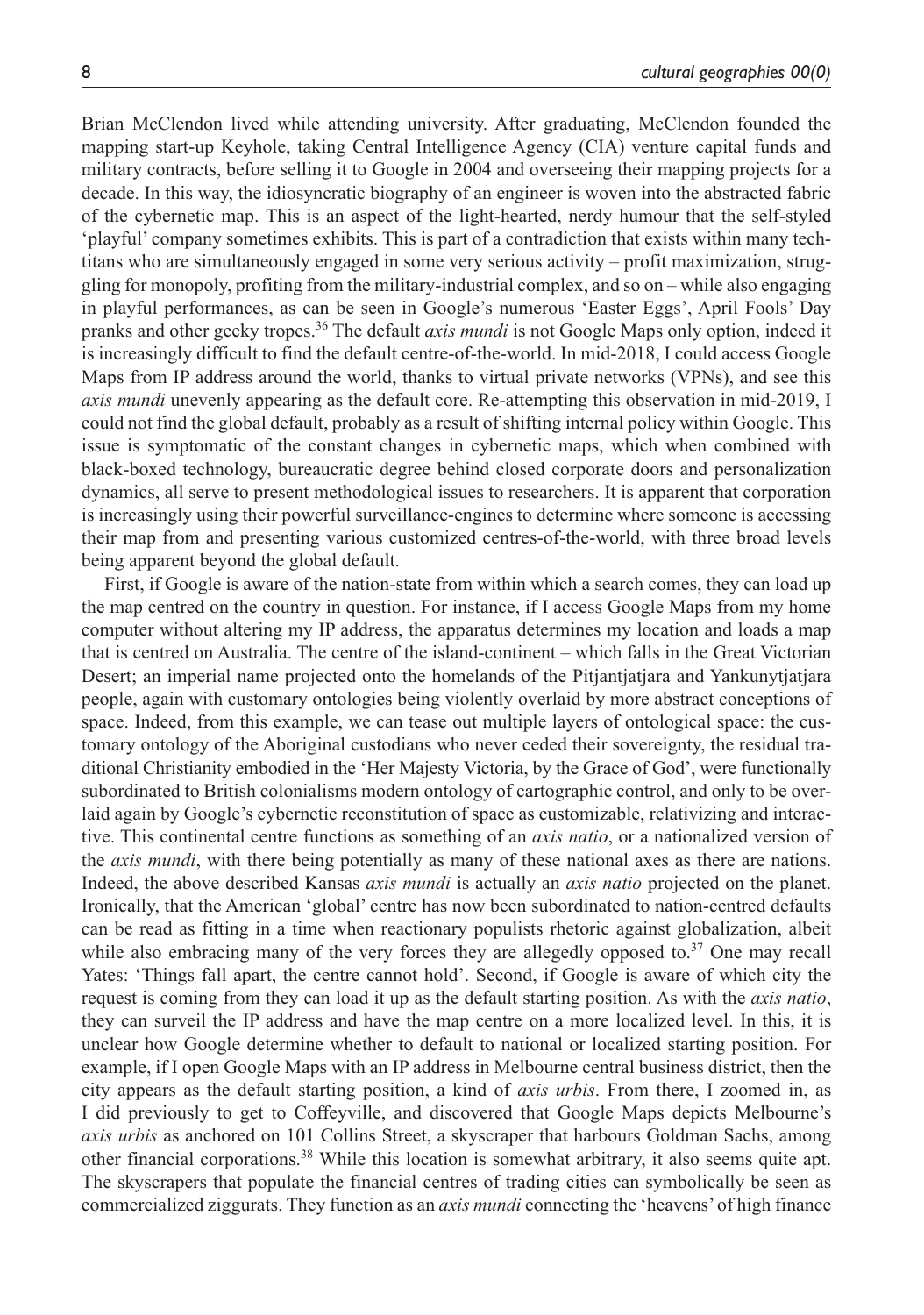to the earthly cities over which they rule. Be that as it may, this does not hold as a systematic argument, as other cities do not necessarily follow this logic. For instance, the *axis urbis* of Sydney centres on the headquarters of an online florist.

Third, stepping another tier closer takes this trend to its customized conclusion. If one accesses Google Maps on a mobile-device, it can default to centring on the portable computing-machine itself, thus making an individualized centre-of-the-world; an *axis singularis*. This centring is a direct result of the apparatus' surveillance-engines which allow a feedback loop to be formed through the cybernetic map, a loop connecting the person in their embodied context to the abstracting computing-machines. Such loops are key moment in contemporary cybernetic capitalism and its power to localize, customize and surveil. Practically speaking, this kind of centring can be convenient, for many requests – probably the vast majority – concern people inquiring into or attempting to navigate through their immediate surroundings, hence having an individualized centre is likely a useful place to start. It is from there that they will engage Google Maps as a practical wayfinding device and follow its navigational directions. This taps into a much-discussed area of concern, for the prevalence of such automated systems is implicated in how people understand space and physically move across it.<sup>39</sup>

Furthermore, it is also convenient for Google for it is at this level that the representation may display nearby advertisers which, if engaged with, contribute to the cyber-capitalist firm's accumulation strategy, a model rooted in surveillance, commodification and cybernetic feedback.<sup>40</sup> Through their map, Google use surveillance to target advertisements at specific people, at specific times and places, again showing the importance of temporality in cybernetic maps.<sup>41</sup> For instance, an advertiser could aim to have their advertisement appear to someone conducting a search on a Friday at 7.30 pm, from a smartphone near the restaurant district on Lygon Street, Melbourne. Advertisers are even given the possibility to increase their bid according to the specific location of a person using Google, hence they could bid higher if a person was within a certain radius of their store.

The *axis singularis* is a moving centre, a centre that follows the mobile-device through space, a centre enabled by surveillance. Indeed, all of the customized axes – *natio, urbis* and *singularis* – are contingent on surveillance. Google Maps automatically fragments itself, presenting different centres to different people, depending on the precision of their surveillance. Yet, beneath the atomized automations lies the increasingly obscured global default; the *axis mundi* which runs through the hegemonic core of the contemporary world-system, the United States. From that faltering, eclipsed core spreads increasing fragmentation, with the centres crumbling into greater degrees of customization. Viewed from the level of an individual, the *axis singularis* may seem the least abstract starting position, for it begins with 'here'; wherever the person accessing Google Maps happens to be. Yet, on closer examination, it is ironically perhaps the most abstract of all as it requires the highest degree of precision to determine. It is one thing to use the *axis mundi* as a onesize-fits-all global centre, and another to pin-point a centre onto planetary space to within a matter of metres. To obtain this atomized centre, the apparatus necessarily draws on a complex ensemble of surveillance-engines – including IP address, WiFi location and planet orbiting military satellites (Global Positioning System (GPS), more on this below) – to accurately pin-point the location of a mobile-device, and thus the machine's human appendage. It is worth emphasizing that the mobile computing-machine is the centre, and only by extension the person holding it. Through this complex system, a highly abstracted representation of 'here' is shown as the *axis singualris*. In this respect, it is detached from the lived experience and embodied perception of the person using the map, while being treated as an everyday, normalized phenomenon.

Surveillance and cybernetic feedback enable Google Maps to automatically relativize itself in ways that differ greatly from the less abstracted earlier ontological modes, including both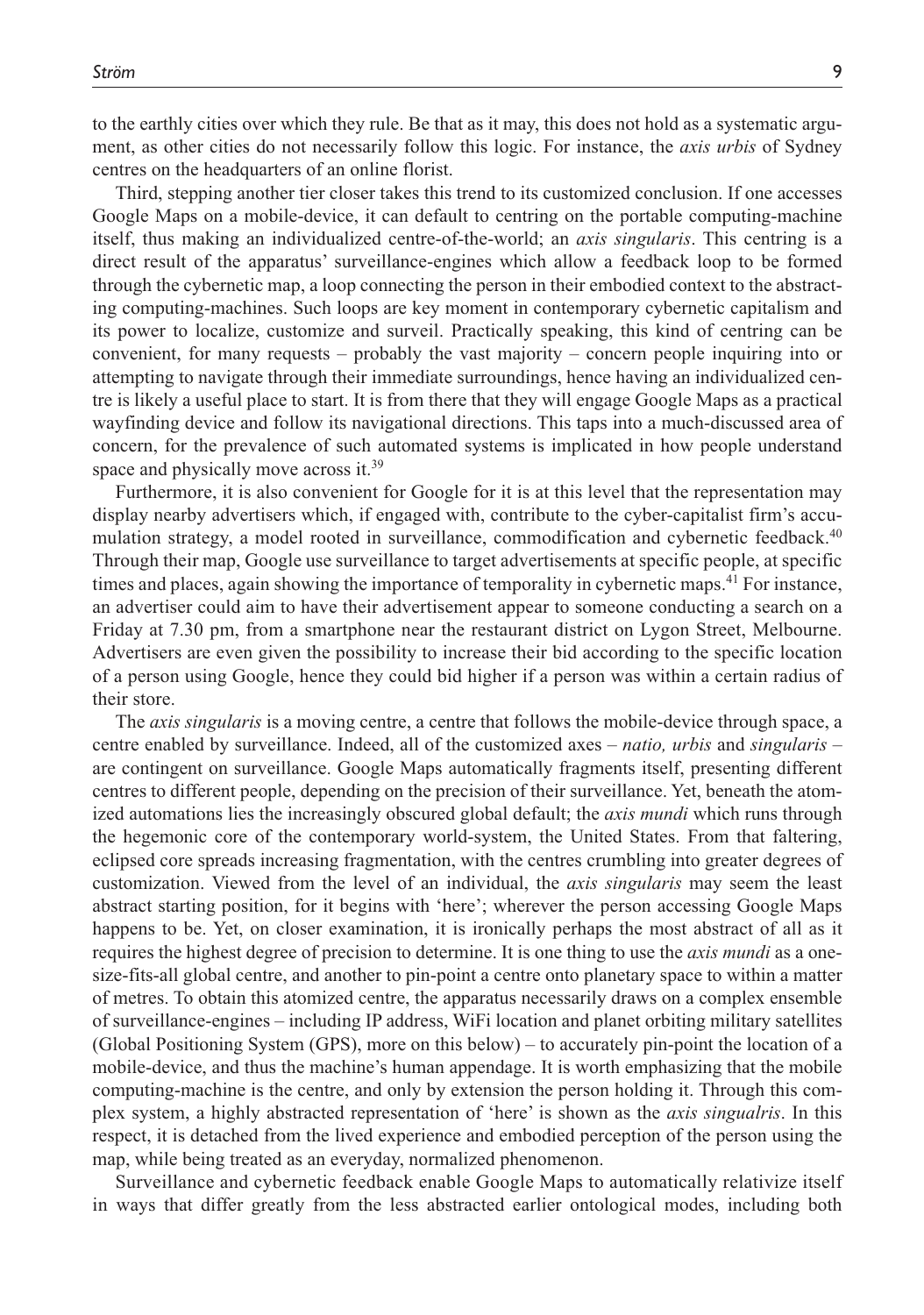traditional cosmological centres, such as Jerusalem, as well as modern universalizing centres, such as the Greenwich Observatory. Rather, it functions as a kind of 'postmodern' individualizing centre, that overlays the other ontological layers, reconstituting them in its cybernetic circuits. A compelling example of this can be seen through the *Qibla* apps that are available for download onto a smartphone. Google Play has hundreds of such apps, many of which run through Google's API, and all of which use cybernetic surveillance to determine the *Qibla* – the relative direction from where one is to Mecca's most holy mosque, and hence it is an important everyday practice of Islam. This cosmological centre is now easily findable through techno-scientific gadgetry, with many apps offering pray times alerts localized to one's current time zone, with the embodied practice of prayer being interwoven with disembodied integration. Again, this example shows a traditional ontology being overlaid by elements of modern ontology, such as through the time zones, before being drawn away into the abstractions of networked computing machines and their cybernetic surveillance. The older layers do not disappear, they are reconstituted through the intensifying abstractions. Furthermore, many such apps also smuggle in additional layers of surveillance and commodification. The seldom read list of permissions often usurps the right to 'read phone status and identity', 'read your Web history', and other such parasitic practices. Indeed, such usurpations are disturbingly common and are certainly not restricted to apps that determine prayer direction; indeed, the market for such pillaged data and the potential for manipulation that comes from it makes for a very profitable industry.<sup>42</sup> Hence, a person's traditional religious practice is reconstituted through cybernetics in such a way as to intensify the projection of control, the extraction of profit and the centralization of social power.43 When people engage Google Maps, their practice begins with one of these more-or-less atomized centres. From these default beginnings, a person can search or explore the representation of space and begin engaging with the world in an abstracted and technologically augmented manner. As these kinds of practices are increasingly taken up by around 2 billion people unevenly scattered around the planet, it can have major consequences for how space is imagined and navigated. This produces enormous amounts of subjective data that Google can harvest with their surveillance-engines and sell to their advertisers, hence contributing to the firm's accumulation model as they systematically encourage more consumeristic patterns of practice through their highly targeted advertising.44 The unparalleled popularity of Google Maps also serves to naturalize the cybernetic capitalist world-picture, hence granting more hegemonic power to this social formation.

Eliade argues that there is a deep social

desire to find oneself always and without effort in the Centre of the World, at the heart of reality; and by a short cut and in a natural manner to transcend the human condition, and to recover the divine condition – as a Christian would say, the condition before the Fall.45

Perhaps, this 'nostalgia for Paradise' helps in part to explain the enthralling power of Google Maps, a technology that produces a world-picture that is centred on the self.

# **The atomization of space**

In an episode of the online TV series questionably called *Revolutionaries*, the Computer History Museum interviewed Google's Marissa Mayer, a significant figure in the realm of cybernetic capitalism. Graduating from Stanford University with a major in 'symbolic systems', Mayer became one of the original Google employees and a key spokesperson for the corporation. Shortly after having left Google to be the CEO of Yahoo, Mayer gave this interview in which she spoke of 'personalized smart maps':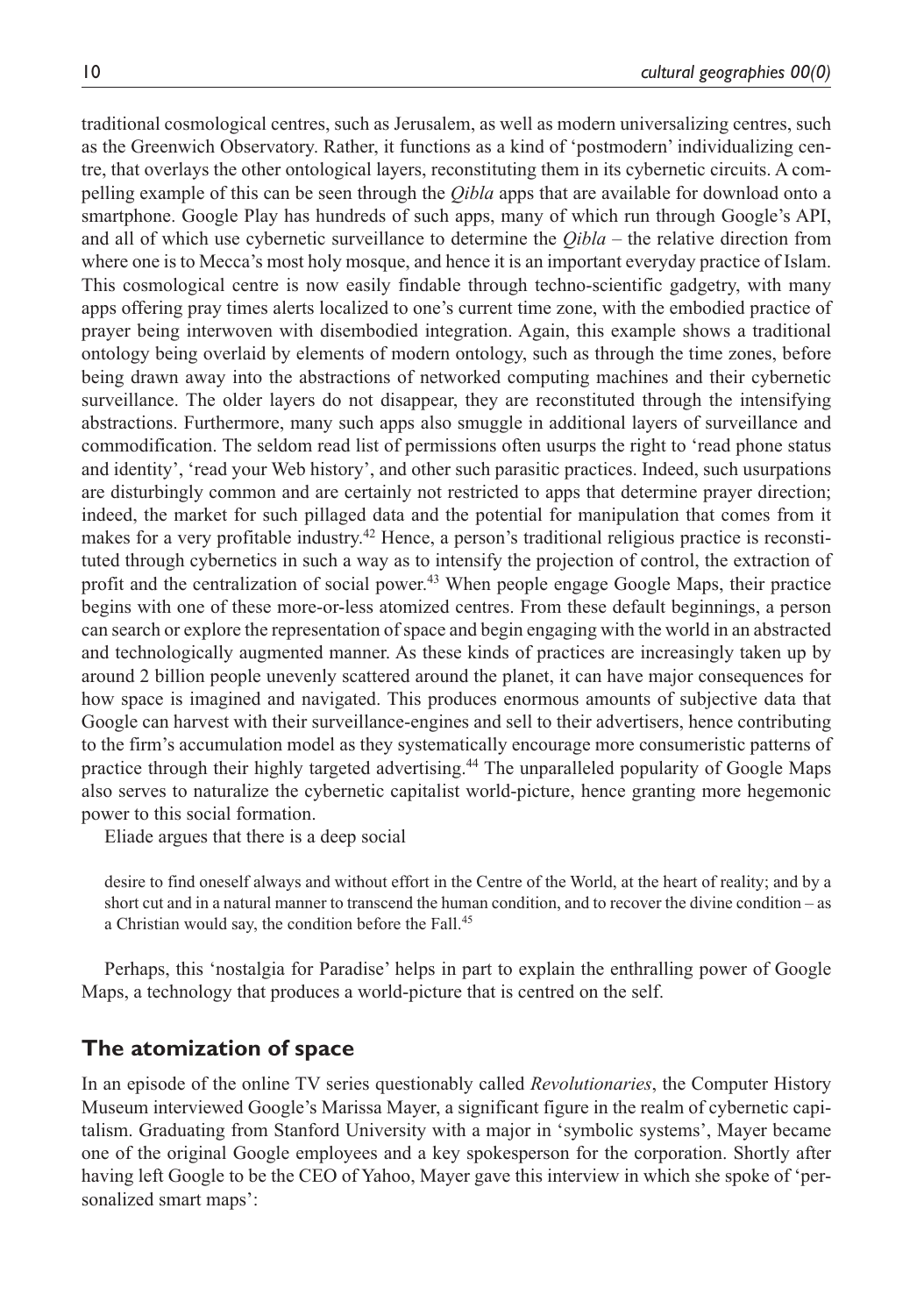Like on your Android phone, we actually start to look for what you normally search for – with your permission – and start to light up the map a different way. We ultimately would love to get to a place where maps are so personalized that they're almost like phones. Like if I handed you my map you'd be like, 'This is your map, it's not my map, I can't use your map'. The same way it's hard to use someone else's phone, you could imagine saying, 'What is your personalized lens onto the world?'.46

In this fantasy – which Google are actively pursuing – Mayer imagines technological personalization processes progressing to such an extent that they create a world-picture tailored for each user-subject. As noted earlier, these customizations can allow the corporation to charge more money for these targeted advertisements with the logic running that more targeted ads are more likely to be activated, leading to more engagement with advertising, thus more consumerism, hence more capital accumulation and control for the tech-giant, and more hegemony for cyber-capitalism. As a necessary precursor to Mayer's fantasy lie even more powerful surveillance-engines to appropriate more and more subjective material traces of a person's actions to enable a map to be personalized. This necessarily involves a greater penetration of cybernetic systems into everyday lifeworlds and the reorganization of social practice in more constitutive abstract ways.47 In this context, the term 'personalization' sounds too *personal* to properly describe the processes at play: processes that are automated, algorithmic and increasingly abstract. Having said that, perhaps the morphological extension of the concrete noun (person) to the adjective (personal) to the verb (personalize) to abstract noun (personalization) is itself an enactment of the 'depersonalizing' dynamics of abstraction that I am describing. Nevertheless, perhaps the concept of *atomization* fits better, for it also resonates with the individualistic framework of the market and broader alienating social forces under cyber-capitalism. In this, Google Maps is one part of a larger tendency towards the cybernetic fragmentation of experience, with other prominent examples including Google's Search, Amazon's recommendations, Facebook's newsfeed and many others.

In these cases, the tech-titans employ feedback loops to extract data from people's everyday actions and then to recursively use it to tighten their ability to promote more consumeristic patterns of practice. This dubious practice is central to the ability of cyber-capitalist firms to centralize power and project social control. The atomization dynamics that cyber-capitalist corporations unleash upon the net are highly problematic. Timothy Berners-Lee, one of the web's key inventors, specifically notes the lack of privacy and atomized projections at its centre preventing the web from serving humanity more broadly.48 In examining this tendency, it is necessary to draw on critiques of the 'filter bubble', and to push beyond them by considering the effects of this atomization on subjectivity and the broader implications of the hegemony of cybernetic capitalism.49 If each person has their own hyper-individualized map, their own technologically 'personalized lens onto the world', then this contributes to the fragmentation of 'our common world'. Hannah Arendt emphasized the importance of a common world, arguing that there is no possibility of politics, in her sense of the term, without a world held in common.<sup>50</sup> Cybernetic apparatuses like Google Maps can be seen as contributing towards a fragmentation and atomization of social practices, with this feeding into broader processes of depoliticization.51 In 1973, Raymond Williams wrote about how older forms of public technology, such as city lighting, were giving way to broadcast technologies which were focused on the lounge rooms of suburban houses. He called this a form of 'mobile privatization'.52 Williams saw this process as resulting from the contradictory pressures of capitalist society, which resulted in a dialectic of isolation and participation; locomotion and stagnation; centralized transmission and atomized reception. The lounge rooms that Williams was imagining were spaces where a family would sit and collectively watch something on the television. Now the family may still sit in the lounge room, and the TV may still be on, but perhaps, each member of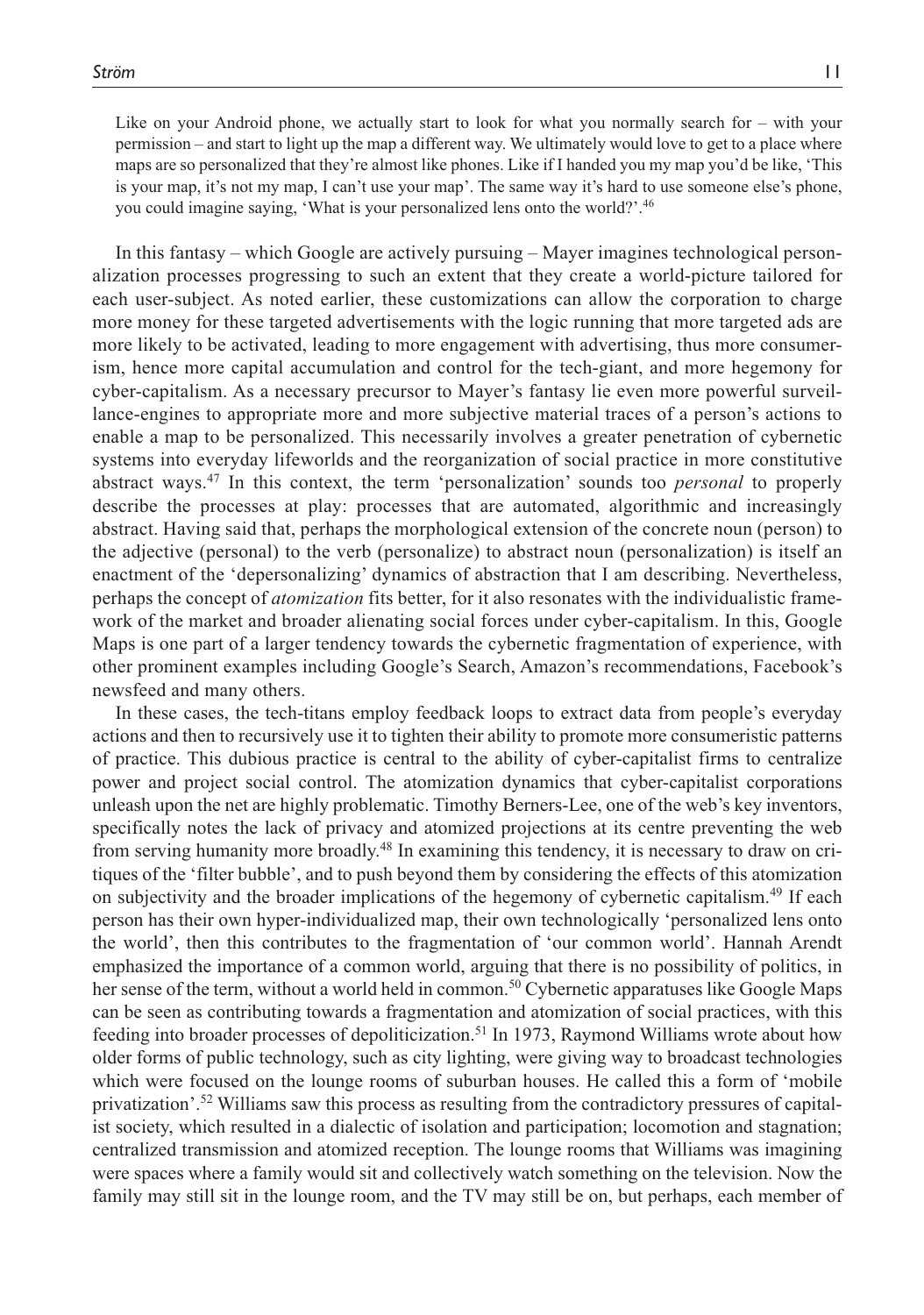the family sits looking into their hand-held devices, stroking their fingers in infinite circles across their little atomization machines. This has become a vision and a practice of augmented mobile privatization, one involving the feedback mechanisms and automated atomizations of cybernetic capitalism, and hence, playing out at a higher level of social abstraction than the anlogue broadcast.

Google Maps plays into this dynamic in multiple ways, with privately owned devices running patented software across a privatized Internet to deliver information (and advertising) tailored to the algorithmically atomized people. It projects an augmented field of privatization around the people, so that even as they move through more public places, such as footpaths and roads, they can be engulfed by a privatization that moves with them – moreover, a privatization that specifically targets them. If one blindly follows the directions of Google Maps, they can be seen as essentially outsourcing their spatial awareness and orientational abilities to the tech-giant.53 In this way, their movements across space are drawn in by surveillance and commodification, where they are assimilated into the functioning of the global techno-market. This further embeds Google, and the regime of cybernetic capitalism and disembodied communication, into the lifeworld and increasingly.<sup>54</sup> None of this is to suggest that people are hapless flesh-wads totally enthralled by these apparatuses, for the matter is far more contradictory than this, with tensions existing between different levels of abstraction and with competing ideological practices always complicating and contesting.

As it was formulated across the centuries of capitalist modernity, empty space is drawn away from the sensual, the embodied, the lived diversity of the everyday – even as it gives it back in a new abstracted form. Space is objectified as an empty, Euclidean plane where rationalized Cartesian co-ordinates can be expressed (and presented subjectively in the service of the projective individual making their own lives). It is a space that can be endlessly quantified, commodified and controlled; a space subject to simplifications, standardizations and regimentations.55 For example, back when the revolutionary France promoted the metric system, this new form of abstract planetary consciousness operated on a scale far removed from everyday life. The growing importance of military mobilization and market exchanges encouraged standards of uniformity in measurement to facilitate the free flow of troops and goods. Being constituted at a higher level of abstraction, this modern ontology of space overlaid older and localized systems. Localized systems of measurement were contextual and historically specific to the locality, with whatever differences that arose being negotiated in face-to-face meetings. As modes of exchange were increasingly abstracted from the face-to-face level of integration and more abstract systems came into place. As James Scott notes, state-sponsored impositions of order were necessary to force complex, local practices to fit within the standardized grid where they could be centrally surveyed and controlled.<sup>56</sup>

As customary ways of being in space were overlaid by more abstract modern ways, so too are the modern ways being overlaid by a far more abstract cybernetic layer of social practice. These abstracting dynamics of atomization change ontological ways of being-in-space, reconstituting them through a technological apparatus and the set of social practices and relations that it manifests. The fundamental practice of being-in-space becomes embroiled with the possibilities and limitations of the technological apparatus and the demands of the global market and the militaryindustrial complex. This serves to disembed space from the lived phenomenological world and remake it on a plane, a one-dimensional space of atomized abstraction in service of processes of accumulation and control. To analyse these developments, it is important to use theories that can distinguish between this most abstract level and the more concrete levels that remain beneath it. Unreflective flattening in theory can miss many of the contradictions that arise between the layers, as well as potentially misinterpreting the great unsettling currently underway.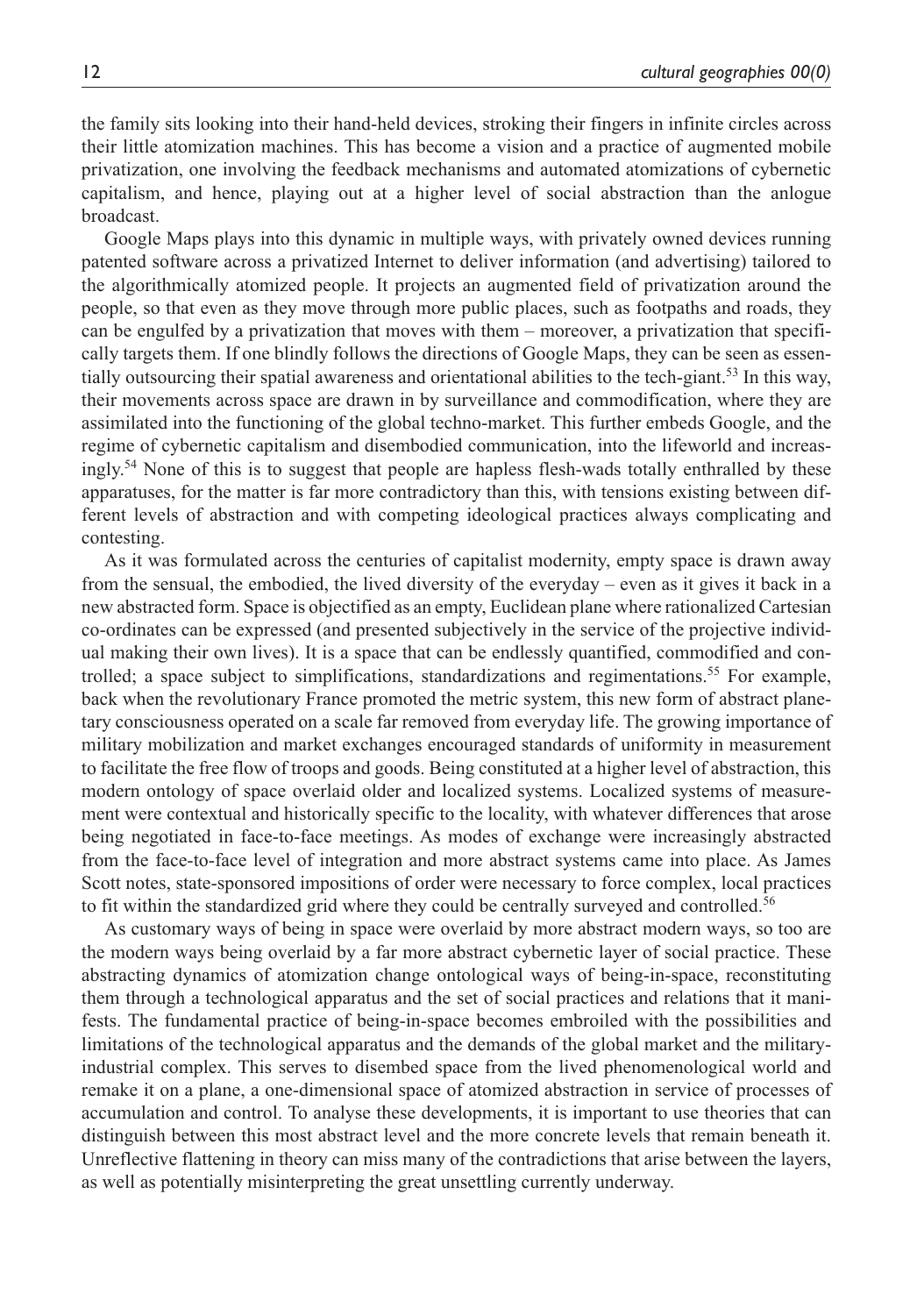### **The augmentation of empty time**

On the deepest biological levels, our bodies are intimately entangled with the Earth's circadian, circannual and lunar rhythms. These kinds of temporalities are largely absent from Google Map's representation of the world. The apparatus marches to a different rhythm: a machinic rhythm; an abstracted, mechanical temporality of a technologically augmented empty time that exhibits an extraordinarily high degree of compression, synchronization and standardization. J.B. Harley noted that 'Maps are often representations of time as much as space'.<sup>57</sup> With this observation in mind then, Google Maps can be critically interpreted to see what kind of social temporality it both represents and reproduces. For as the lived world of space is reconstituted by the apparatus, so too is the lived world of time. Technology has long been entangled with the reconstitution of social time. For instance, Mumford noted that the clock

is a piece of power-machinery whose 'product' is seconds and minutes: by its essential nature it dissociated time from human events and helped to create the belief in an independent world of mathematically measurable sequences: the special world of science.<sup>58</sup>

According to Mumford, the clock served to abstract human events from natural events, subsuming the organic rhythms to the linear march of the machine.

In a tangled parallel with abstract space, the temporal aspect of this dominant conception is often called homogeneous empty time. For Walter Benjamin, this modern conception of time is considered empty because anything, including deeply felt emotional responses, can be put within its framework, and homogeneous because no events affect its monotonous, linear passage.<sup>59</sup> Everything happens in time but is unable to affect it. For instance, on 12 October 1492, Columbus first arrives in the Americas or on the 6 August 1945 at 08:15, Japanese standard time, 'Little Boy' exploded over Hiroshima, and so on. This temporal system can extend well beyond social events to include, for example, the estimation that the Sun was formed about 4.6 billion years ago, or that it may transform into a red giant around 5 billion years in the future and swallow the Earth. The abstraction and emptying of ontological categories of time and space feeds into the expansionist project of capitalist modernity:

the abstractions of measured time and measured space undermined the earlier conceptions of infinity and eternity, since measurement must begin with an arbitrary here and now even if space and time be empty. The itch to *use* space and time had broken out: and once they were co-ordinated with movement, they could be contracted or expanded: the conquest of space and time had begun.<sup>60</sup>

Capitalist modernity's conception of abstract space and empty time has become highly normalized and are now the grounds for much of everyday practice.<sup>61</sup> 'Meet you at 10.30'; '. . . it's 300 m north'; or 'Our anniversary's the 12th of March'. These rationalized, standardized and universalized systems are internally coherent and in a position of dominance, thus giving them the illusion of being without contradiction. Other ontological conceptions of space-time are also subordinated and placed within its terms: for instance, the traditional Islamic calendar begins in 622 CE, hence is seamlessly absorbed into the universalizing scheme. The process of abstracting, globalizing and emptying space-time was largely conducted in service of the integration of markets, the centralization of state-power and scientific control. For example, David Landes argued that in the 19th century the 'entire consciousness of time [was] altered by the requirements and opportunities of a railway world'.62 Railways, steamships and telegrams came into an ensemble with capitalist modes of practice, military concerns and ideologies of communication and progress, to push for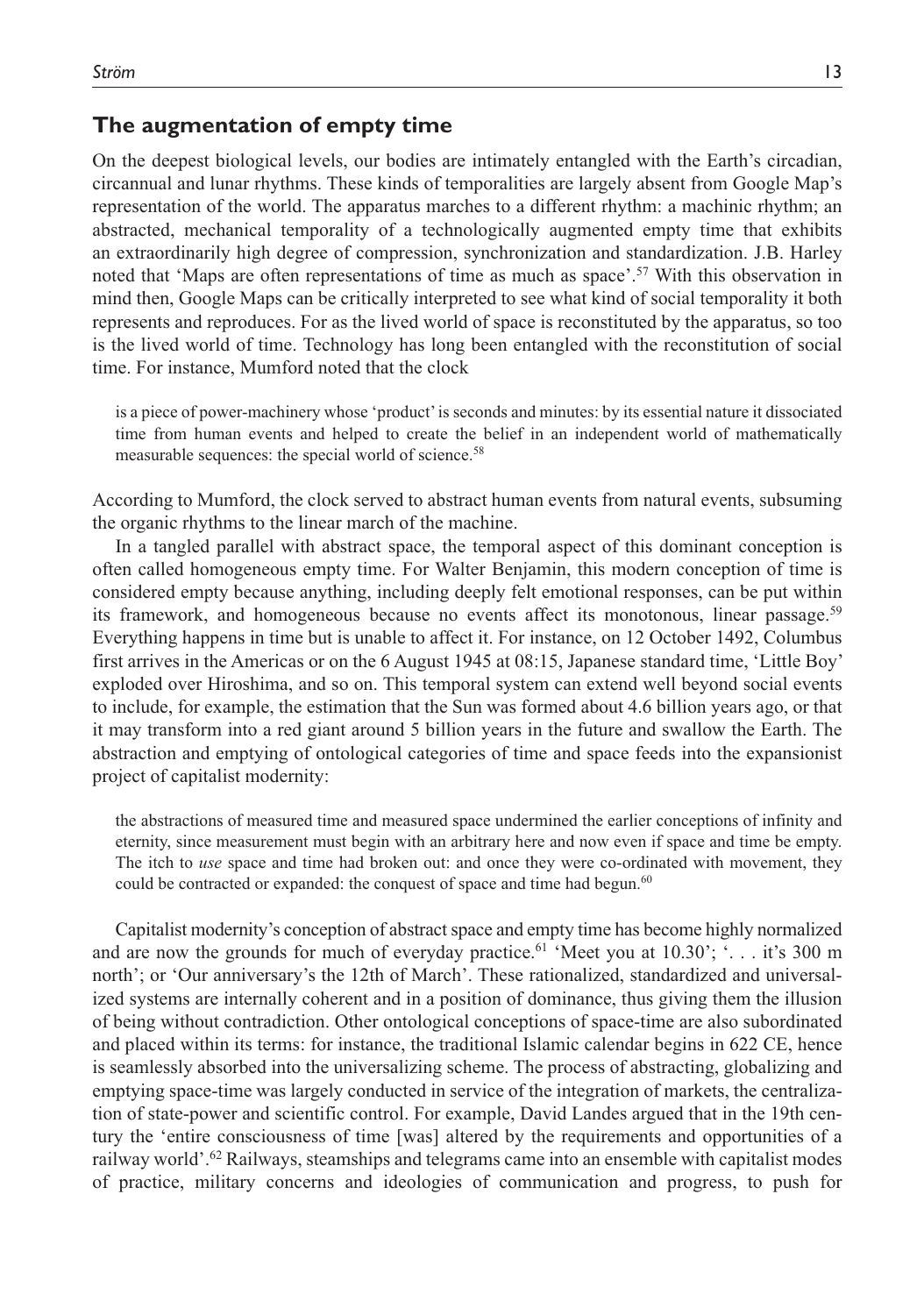the imposition of a single temporal frame, unification under a global empty time.<sup>63</sup> This process facilitated the centralizing power of states/empires and the integration of global markets, as well as enormously enhancing 'the value of time measurement, for it eliminated all manner of confusion and of pretext for inexactitude and made possible a far more efficient ordering of activity'.64 In this respect, changes in ontological categories are bound up with changes in patterns of social practice, which include technological engagements.

Drawing on these long historic developments, obviously Google did not invent the modern concepts of empty space or empty time. Rather, in creating their world-picture, they draw on these dominant ontological conceptions that are deep-set in modern thinking. Yet, while Google Maps engages these conceptions, it cannot be understood through them alone, for the abstracted materiality of the apparatus and the intensity of cybernetic abstraction also represent something qualitatively new.65 It is more than just a compression of space-time, beyond a simple shift into some 'information age', and not captured by prefixing modern with 'post'. Beginning in the Second World War, an ensemble of techno-scientific practices have become increasingly tightly integrated with capitalist and militarist projects leading to the rise of the increasingly dominant mode of practice that I am calling cybernetic capitalism. These developments have caused a great intensification in the abstraction of space and time, which has led to a constitutive transformation in social practice and the ontological way of being in space-time. As modern ontologies overlaying traditional and customary practices, they are now being overlaid by social formations on a higher level of constitutive abstraction.<sup>66</sup>

Thus, as conceptions and practices of time and space were dramatically altered in the 19th century, so they were again under conditions of cybernetic capitalism. For instance, in 1967, the ancient time unit of the second – first formulated by the Babylonians – was redefined as 'the duration of 9,192,631,770 periods of the radiation corresponding to the transition between the two hyperfine levels of the ground state of the caesium 133 atom'.<sup>67</sup> This technologically augmented definition is radically abstracted from the phenomenological realm and enframed with an extreme atomic precision. Building on this definition of a second, in 1983, the 17th General Conference on Weights and Measures declared a new, even more abstract definition of a metre-based on the speed of light. It pronounced, 'the length of the path travelled by light in vacuum during a time interval of 1/299 792 458 of a second'.68 Space was defined by time and both were reduced to supreme abstractions as an increasingly rationalized order was imposed on the embodied Earth. These abstractions make the metric systems' divisions, or the clocks mechanical tick seem thoroughly concrete in comparison.

These abstractions are a constitutive part of Google Maps, for the apparatus draws on GPS technology. Designed and owned by the Pentagon, this cybernetic system was developed to aid the control and communication of world-spanning war-machines. As in the 19th century, the centralization of state/imperial power was a prime concern, with symbiotic benefits of GPS facilitating the logistics of global trade – through airlines and container-ships – the integration of markets, and hence the capitalist mode of practice. GPS satellites orbit about 20,000 km above the Earth's surface, at a speed of around 14,000 km/h, thus lapping the planet every 12 hours.<sup>69</sup> Each satellite carries an atomic clock that 'ticks' – to use that obsolete mechanical metaphor – in nanoseconds, which is to say one billionth of a second. To suggest the order of magnitude involved in this fraction, a nanosecond is to a second what a second is to 39 years. To relate this back to the scale of the body, a blink of an eye would take a decade; hence it can perhaps be thought of as a 'post-phenomenological' measurement.<sup>70</sup> For GPS to be able to calculate locations, it requires extreme accuracy of the satellite's atomic clocks. This is complicated because Einstein's theories of special and general relativity predict that clocks on satellites moving at such speeds would run comparatively slower than identical clocks on the surface. Special relativity takes into consideration the dilation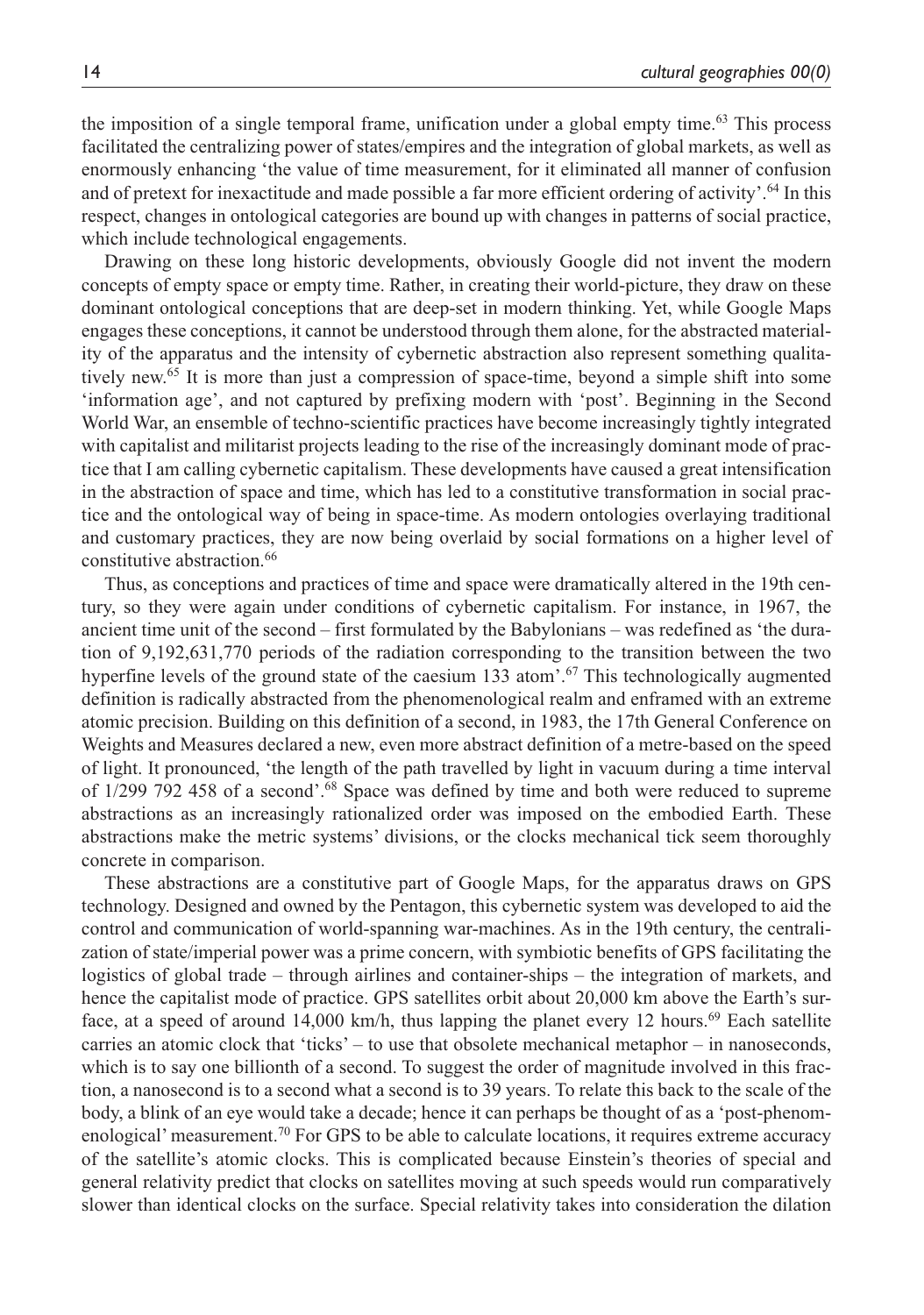of time with respect to relative speeds between inertial frames of reference; and general relativity considers the curvature of space-time with respects to the mass of a large body, such as a planet.

So, putting these theories together and applying them to a GPS satellite going 14,000 kilometresper-hour at 20,000 kilometres above the surface, the on-board clock will run 38 microseconds per day slower than an identical one on Earth. If left unchecked, this would lead to GPS accumulating errors of about 10 kilometres-per-day, enough to make the entire system rapidly and spectacularly useless. The satellite's designers predicted this problem and slowed the on-board atomic clocks to deal with general relativity. Special relativity is calculated by the GPS-receiving device, which uses data packages from the satellite and algorithms to calculate an accurate position.<sup>71</sup> Thus, when engaging Google Maps on a smartphone, the apparatus itself must compensate for the curvature of space-time, hence subsuming Einsteinian relativism to augmented empty time. This is a prime example of the high degree of abstraction inherent in the apparatus: it draws on postphenomenological measures, world-spanning cybernetic systems and space-time dilation just to give a representation of 'here'. One-dimensional analyses of technology, be them through flattening ontologies or ignoring embodiment, cannot grasp the social importance of these material abstractions.

Such formulations of space-time are far more abstract than those from earlier in capitalist modernity: GPS makes the Great Trigonometrical Survey of colonial India seem comparatively crude and concrete.72 Through quantitative intensification, these abstractions have reached a qualitatively new level with the rise of the technosciences and its synthesis with cybernetic capitalism.73 Curiously, as this emergent layer becomes increasingly dominant in the early 21st century, these intense abstractions are rendered into the invisible infrastructure, part of the technological blackboxing and the cybernetic reconstitution of the lifeworld.74 Herein lay contradictions in social practice between everyday life and the machines that reconstitute it, between the experiential register and the apparatuses that reshape it. Hence, as the modern ontology of space-time violently overlaid customary and traditional modes of being – without flattening or fully erasing these residual ways – so too the emergent cybernetic intensification increasingly gaining dominance, and in so doing, it reconstitutes older ways. More concrete ways of being-in-the-world can clash and contradict with more abstract emergent layers. None of the above is to suggest that abstractions are inherently 'bad' – although, of course, important politico-ethical questions are every present – and nor is it to suggest some neat and impossible return to a pure, more concrete time. Rather, I have sought to briefly examine the ways in which powerful abstractions are put into the service of particularly ends – specifically, the concentration of power and profit in cybernetic capitalism – and also how such abstractions reconstitute social being. While not the focus of this article, it is possible to make abstractions serve other political ends, likewise ontological abstractions can also be reflexively grounded in more concrete practices without dominating nature, other people, and other ways-of-being.

## **Conclusion**

As the most popular map in history, Google Maps presents multiple centres-of-the-world, atomized representations of space that are enabled by surveillance and commodification. In so doing, it partakes in an intergenerational and multicultural process of creating an *axis mundi*, albeit one that is fragmented, atomizing and exceedingly abstract; while simultaneously appearing neatly free of contradiction. Through using engaged theory and the levels of abstraction argument, I have briefly shown how ontologies of space-time can transform, conflict and layer across history. Such analytical separations of levels are distinct from theoretical moves to flattening ontologies into onedimensional frameworks, or ignore questions of embodiment. An advantage of this approach is that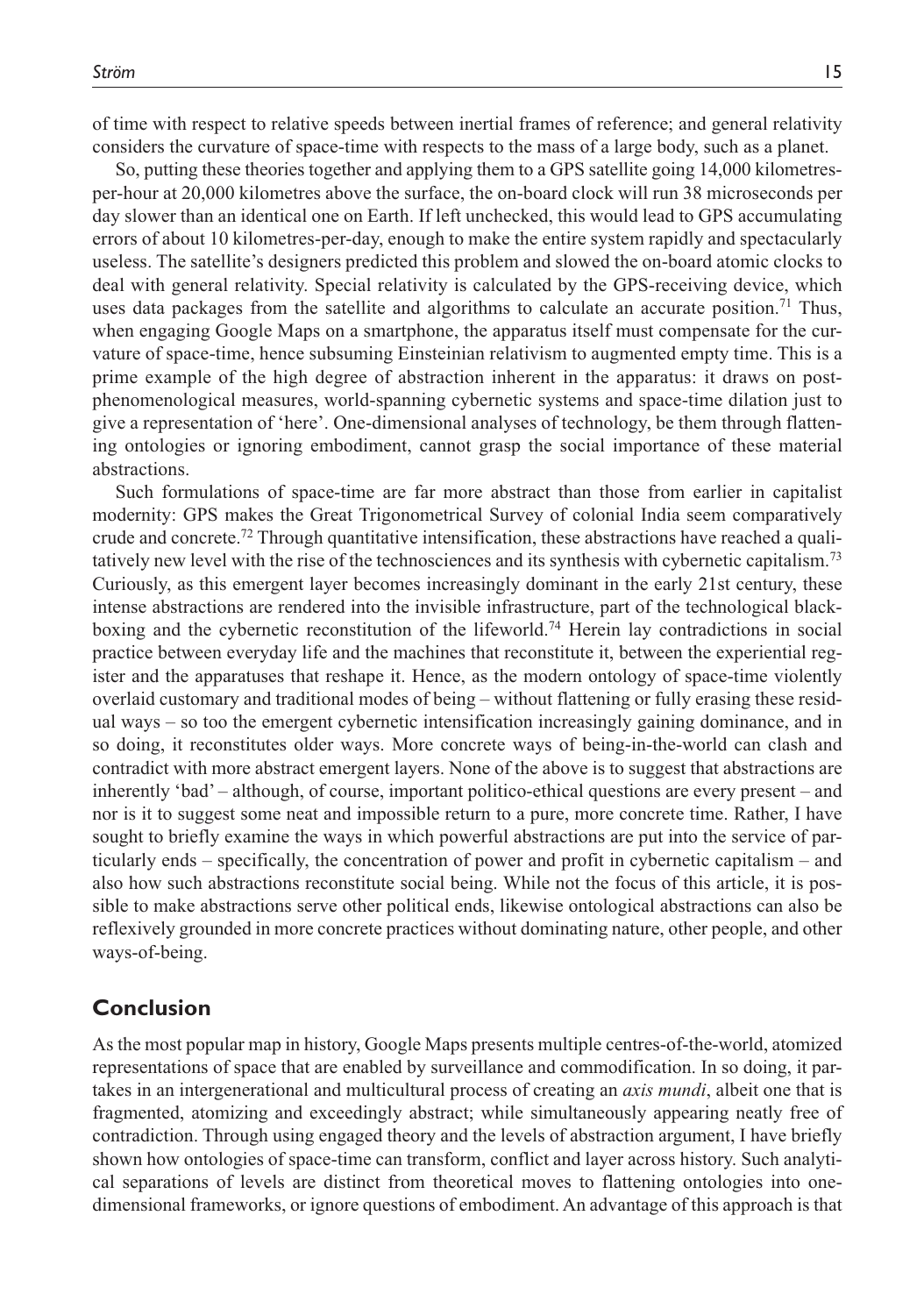it is sensitive to contradictions that can arise between ontological formations, as well as being able to integrate large-scale transformations with detailed empirical assessments. Thus, this approach can help to reveal how cybernetic maps are intensely disenchanting on one level, and simultaneously re-enchanting on another: as seen between the instrumental calculations of techno-science, and the techno-fetishism of their 'evangelists'. Such contradictions are rife in cybernetic capitalism, itself a social formation that is seriously rational on a level, yet wildly irrational at another; with engineers and scientists coolly constructing abstract mechanisms in service of capital's desperate demand for infinite accumulation within finite nature, a crucial moment in a most vicious contradiction currently tearing at the eco-social fabric of the world.

In this light, Google Maps represents a society being thoroughly reconstituted by cybernetics – as in technologies of control and communication whereby feedback loops and algorithmic automations that reorganize social practices – thus contributing to a qualitative intensification in the social forces of abstraction. The abstraction of ontological categories of space and time has significant social consequences. The more abstract the means of relating to others and to nature, the more the potential there is for exercising power at a distance. The same abstractions of GPS can be interwoven with different ensembles of technology to allow someone to 'check in' with Google Maps at a restaurant on their smartphone or guide a 'smart-bomb' from a drone down onto a Pashtun wedding procession. Likewise, under capitalism, technological abstraction has often facilitated the centralization of power – the ability to act at a distance, and through the tightening of systems of surveillance and control – while simultaneously projecting atomization across the social sphere. These intensifying abstractions are bound up with the structural promotion of consumerism and the accumulation of capital on a world-historic scale. In short, the cybernetic reconstitution of capitalism is having very real implications for the organization of nature and power in our world and the intensification of inequalities and increasingly unstable ecologies.

#### **Funding**

The author(s) received no financial support for the research, authorship, and/or publication of this article.

#### **ORCID iD**

Timothy Erik Ström D <https://orcid.org/0000-0002-8065-8368>

#### **Notes**

- 1. M.Eliade, *Images and Symbols: Studies in Religious Symbolism* (Princeton: Princeton University Press, 1991). I use Eliade's theorizing on the symbology of centres while detaching it from his very dubious politics, which was linked with Romanian fascism.
- 2. Eliade, *Images and Symbols*, pp. 27–56.
- 3. Google Maps is used as an exemplar case study. It should be noted that other such maps, like Apple Maps or Bing Maps, use very similar principles and many of the critiques here can apply to them as well.
- 4. H.Lefebvre, *The Production of Space* (Oxford: Blackwell, 1991); A.Loftus, 'Violent Geographic Abstractions', *Environment and Planning D: Society and Space*, 33, 2015, pp. 366–81.
- 5. L.Mumford, *Technics and Civilization* (Oakland: Harbinger Books, 1963).
- 6. T.E. Ström, 'Abstraction and Production in Google Maps: The Reorganisation of Subjectivity, Materiality and Labour', *Arena Journal*, 47/48, 2017, pp. 143–71.
- 7. Perhaps the best introduction to Arena's thought can be found in the 50-year special edition of the journal: J. Hinkson, P. James, A. Caddick, et al. (eds) *Cold War to Hot Planet: Fifty Years of Arena* (Melbourne: Arena Publications, 2016).
- 8. G. Sharp, 'Constitutive Abstraction and Social Practice', *Arena*, 70, 1985, pp. 48–82; G.Sharp, 'Extended Forms of the Social: Technological Mediation and Self-Formation', *Arena*, 1, 1993, pp. 221–37; G. Sharp, 'The Natural World and After . . . ', *Arena Journal*, 49/50, 2018, pp. 253–351.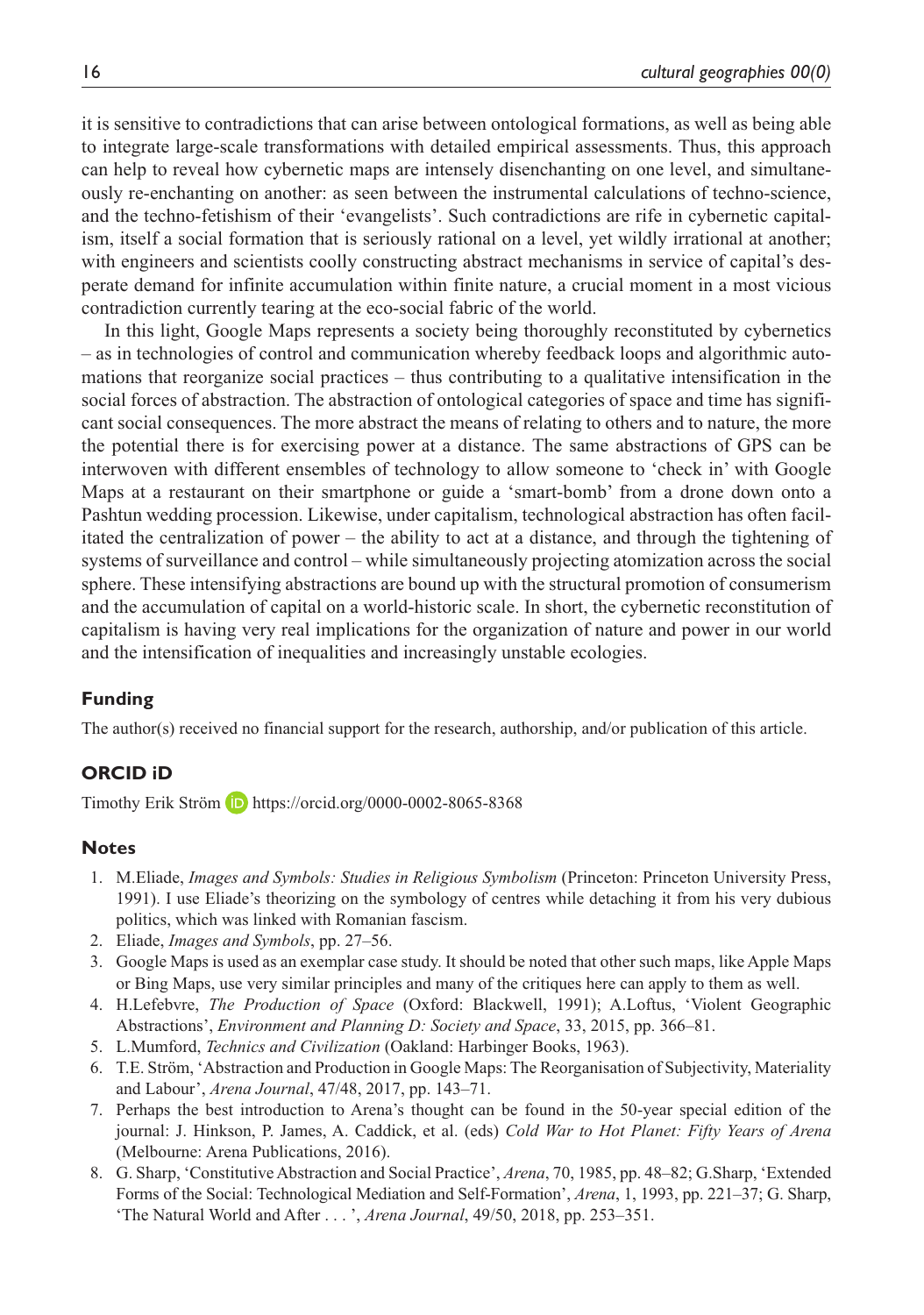- 9. P.James, *Globalism, Nationalism, Tribalism: Bringing Theory Back In* (London: SAGE, 2006). M.B. Steger and P.James, *Globalization Matters: Engaging the Global in Unsettled Times* (Cambridge: Cambridge University Press, 2019).
- 10. F.Braudel, *Civilization and Capitalism, 15th-18th Century: The Perspective of the World* (Oakland: University of California Press, 1992); J.W.Moore, *Capitalism in the Web of Life: Ecology and the Accumulation of Capital* (London: Verso Books, 2015).
- 11. I.McGilchrist, *The Master and His Emissary: The Divided Brain and the Making of the Western World* (New Haven: Yale University Press, 2012).
- 12. R.Williams, *Culture and Materialism: Selected Essays* (London: Verso Books, 2005), pp. 31–49.
- 13. R.Dolphijn and I.van der Tuin, *New Materialism: Interviews and Cartographies New Metaphysics* (ed G.Harman and B.Latour) (London: Open Humanities Press, 2012).
- 14. T.Eagleton, *Materialism* (New Haven: Yale University Press, 2016); Moore, *Capitalism in the Web of Life*; Loftus, 'Violent Geographic Abstractions'; A.Salleh, *Ecofeminism as Politics: Nature, Marx and the Postmodern*, 2nd ed. (London: Zed Books, 2017).
- 15. R.Kitchin and M.Dodge, 'Rethinking Maps', *Progress in Human Geography*, 31(3), 2007, pp. 331–44.
- 16. M.H.Edney, *Mapping an Empire: The Geographical Construction of British India 1765-1843* (Chicago: Chicago University Press, 1997); G.Nanni, *The Colonisation of Time: Ritual, Routine and Resistance in the British Empire* (Manchester: Manchester University Press, 2013).
- 17. P.Kingsbury and J.P.Jones, 'Walter Benjamin's Dionysian Adventures on Google Earth', *Geoforum*, 40, 2009, pp. 502–13.
- 18. Kingsbury and Jones, 'Dionysian Adventures', pp. 504–6.
- 19. James, *Globalism, Nationalism, Tribalism*, pp. 179–204.
- 20. J.Brotton, *A History of the World in Twelve Maps* (London: Penguin Books, 2012), p. 89.
- 21. D.Woodward, 'Medieval Mappaemundi', in J.B.Harley and D.Woodward (eds) *History of Cartography: Cartography in Prehistoric, Ancient and Medieval Europe and the Mediterranean* (Chicago: University of Chicago Press, 1987).
- 22. Eliade, *Images and Symbols*, p. 52.
- 23. D.S.Landes, *Revolutions in Time: Clocks and the Making of the Modern World* (Cambridge: Harvard University Press, 1983), p. 286.
- 24. D.Sobel and W.J.H.Andrewes, *The Illustrated Longitude: The True Story of a Lone Genius Who Solved the Greatest Scientific Problem of His Time* (London: Walker Publishing Company, 1998), p. 201.
- 25. N.Wiener, *Cybernetics: Or Control and Communication in the Animal and the Machine* (Cambridge: MIT Press. 1948).
- 26. S.Cubitt, *Finite Media: Environmental Implications of Digital Technologies* (Durham: Duke University Press, 2017); T.K.Ström, 'Mapping Google Maps: Critiquing an Ideological Vision of the World' (PhD Thesis, Western Sydney University, Sydney, 2017), <[https://researchdirect.westernsydney.edu.au/](https://researchdirect.westernsydney.edu.au/islandora/object/uws%3A47394) [islandora/object/uws%3A47394](https://researchdirect.westernsydney.edu.au/islandora/object/uws%3A47394)>
- 27. R.W.McChesney, *Digital Disconnect: How Capitalism Is Turning the Internet against Democracy* (New York: The New Press, 2013).
- 28. B.McClendon, 'Building a Better Map of Europe', Google, 2012, <[http://google-latlong.blogspot.com.](http://google-latlong.blogspot.com.au/2012/12/building-better-map-of-europe.html) [au/2012/12/building-better-map-of-europe.html](http://google-latlong.blogspot.com.au/2012/12/building-better-map-of-europe.html)>
- 29. D.Sullivan, 'Google Still Doing At Least 1 Trillion Searches Per Year', Search Engine Land, 2015, <<http://searchengineland.com/google-1-trillion-searches-per-year-212940>>
- 30. S.McQuire, 'One Map to Rule Them All? Google Maps as Digital Technical Object', *Communication and The Public*, 4(2), 2019, pp. 150–65. J-C.Plantin, 'Google Maps as Cartographic Infrastructure: From Participatory Mapmaking to Database Maintenance', *International Journal of Communication*, 12, 2018, pp. 489–506.
- 31. Over a number of years (2011–19), I have conducted experiments whereby I used virtual private networks (VPNs) to alter my apparent IP address, and load Google Maps, noting among other things, where the centre appeared, hence determining the global default. I should note that this global default is becoming increasingly difficult to find, with the apparatus defaulting to more surveilled default levels described below.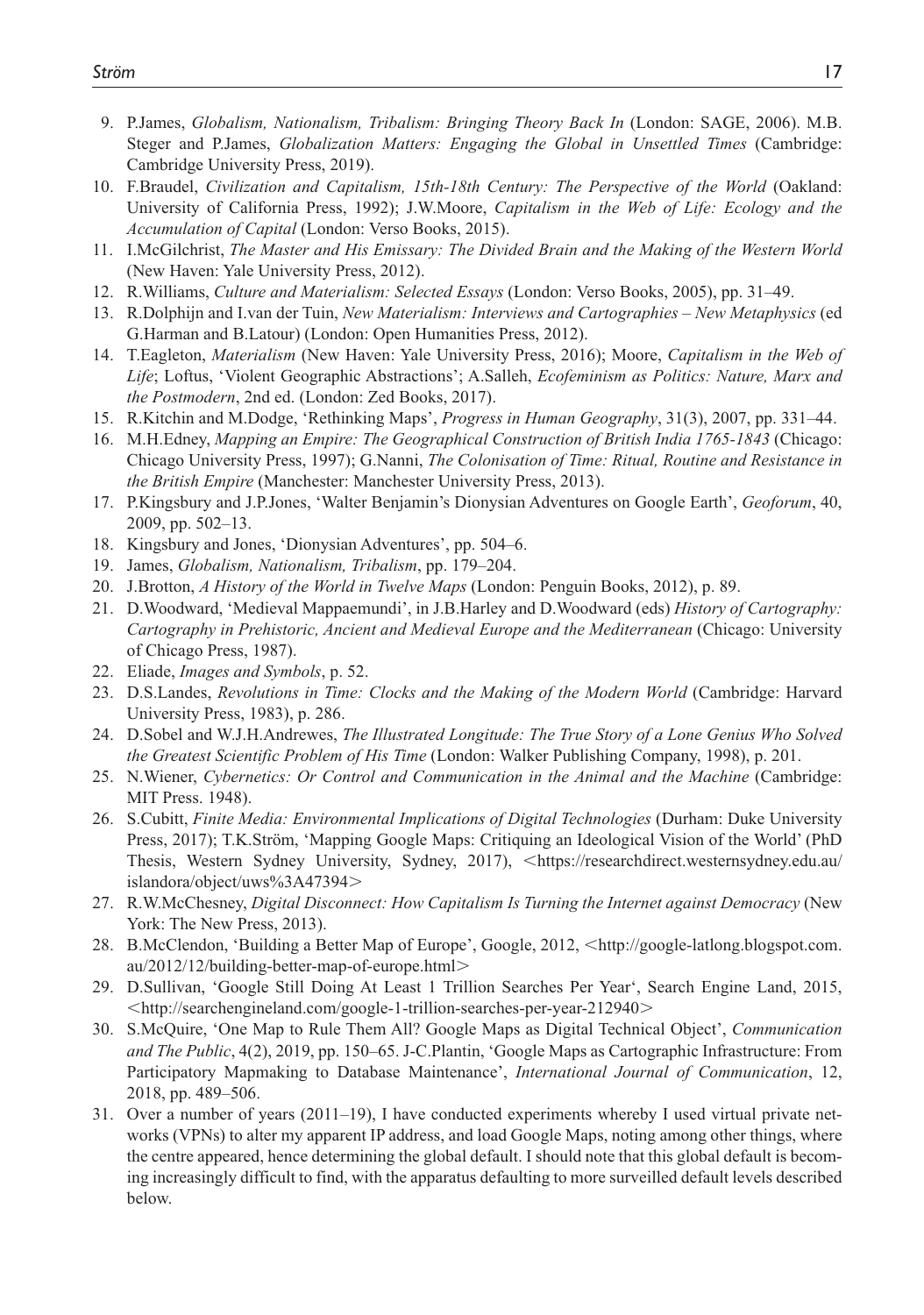- 32. Y-F.Tuan, *Topophilia: A Study of Environmental Perceptions, Attitudes and Values* (Upper Saddle River, Prentice Hall, 1974), pp. 30–44.
- 33. Brotton, *History of the World in Twelve Maps*, p. 435.
- 34. D.E.Cosgrove, *Apollo's Eye: A Cartographic Genealogy of the Earth in the Western Imagination* (Baltimore: Johns Hopkins University Press, 2001), p. x.
- 35. Wired Staff, 'All Google's Roads Lead to Kansas', *Wired*, 2006, <[https://www.wired.com/2006/02/](https://www.wired.com/2006/02/all-googles-roads-lead-to-kansas/) [all-googles-roads-lead-to-kansas/](https://www.wired.com/2006/02/all-googles-roads-lead-to-kansas/)>
- 36. C.M.Dalton, 'For Fun and Profit: The Limits and Possibilities of Google-Maps-Based Geoweb Applications', *Environment and Planning A*, 47, 2015, pp. 1029–46.
- 37. Steger and James, *Globalization Matters*, pp. 187–208.
- 38. See <https://www.google.com/maps/@-37.8147726,144.970242,14z>
- 39. S.Axon, J.Speake and K.Crawford, '"At the Next Junction, Turn Left": Attitudes Towards Sat Nav Use', *Area*, 44(2), 2012, pp. 170–7; D.McCullough and R.Collins, '"Are We Losing Our Way?" Navigational Aids, Socio-Sensory Way-Finding and the Spatial Awareness of Young Adults', *Area*, 51, 2018, pp. 479– 88; J.Speake and S.Axon, '"I Never Use 'Maps' Anymore": Engaging with Sat Nav Technologies and the Implications for Cartographic Literacy and Spatial Awareness', *The Cartographic Journal*, 49(4), 2012, pp. 326–36.
- 40. T.E.Ström, *Globalization and Surveillance* (Lanham: Rowman and Littlefield, 2020).
- 41. McQuire, 'One Map to Rule Them All?'; S.Lammes, C.Perkins, A.Gekker, et al., *Time for Mapping: Cartographic Temporalities* (Manchester: Manchester University Press, 2018).
- 42. W.Christl, *Corporate Surveillance in Everyday Life* (Vienna: Cracked Labs, 2017).
- 43. Ström, *Globalization and Surveillance*; S.Zuboff, *The Age of Surveillance Capitalism: The Fight for a Human Future at the New Frontier of Power* (London: Profile Books, 2019).
- 44. C.M.Dalton and J.Thatcher. 'Seeing by the Starbucks: The Social Context of Mobile Maps and Users' Geographic Knowledges', *Cartographic Perspectives*, 92, 2019, pp. 24–42. Ström, *Globalization and Surveillance*; Zuboff, *The Age of Surveillance Capitalism*.
- 45. Eliade, *Images and Symbols*, p. 55, original italics.
- 46. M.Mayer and L.Sydell, 'An Evening with Marissa Mayer', Computer History Museum, 2012, <[https://](https://www.youtube.com/watch?v=FjIdNYr4FtE) [www.youtube.com/watch?v=FjIdNYr4FtE](https://www.youtube.com/watch?v=FjIdNYr4FtE)>
- 47. Greenfield, Adam, *Radical Technologies: The Design of Everyday Life* (London: Verso, 2018); Zuboff, *The Age of Surveillance Capitalism*.
- 48. T.Berners-Lee, 'I Invented the Web: Here Are Three Things We Need to Change to Save It', *The Guardian*, 12 March 2017, <[https://www.theguardian.com/technology/2017/mar/11/tim-berners-lee-web-inventor](https://www.theguardian.com/technology/2017/mar/11/tim-berners-lee-web-inventor-save-internet) [-save-internet](https://www.theguardian.com/technology/2017/mar/11/tim-berners-lee-web-inventor-save-internet)>
- 49. H.C.Davis, 'Redefining Filter Bubbles as (Escapable) Socio-Technical Recursion', *Sociological Research Online*, 23(3), 2018, pp. 637–54; E.Pariser, *The Filter Bubble: What the Internet is Hiding from You* (London: Penguin Books, 2011).
- 50. H.Arendt, *The Human Condition* (Chicago: The University of Chicago Press, 1998), pp. 22–78.
- 51. I.S.Straume and J.F.Humphrey, *Depoliticization: The Political Imaginary of Global Capitalism* (Copenhagen: NSU Press, 2011), p. 45.
- 52. R.Williams, *Television: Technology and Cultural Form* (London: Routledge, 1990), p. 26.
- 53. Axon et al., 'At the Next Junction'; McCullough et al., 'Are We Losing Our Way?'; Speake and Axon, 'I Never Use "Maps" Anymore'.
- 54. N.Couldry and A.Hepp, *The Mediated Construction of Reality* (Cambridge: Polity Press, 2016), pp. 81–100.
- 55. James, *Globalism, Nationalism, Tribalism*, pp. 145–78; Lefebvre, *Production of Space*, pp. 49–53; J.C.Scott, *Seeing Like a State: How Certain Schemes to Improve the Human Condition Have Failed* (New Haven: Yale University Press, 1998).
- 56. Scott, *Seeing Like A State.*
- 57. J.B.Harley, *The New Nature of Maps: Essays in the History of Cartography* (Baltimore: John Hopkins University Press, 2001), p. 44.
- 58. Mumford, *Technics and Civilization*, p. 15.